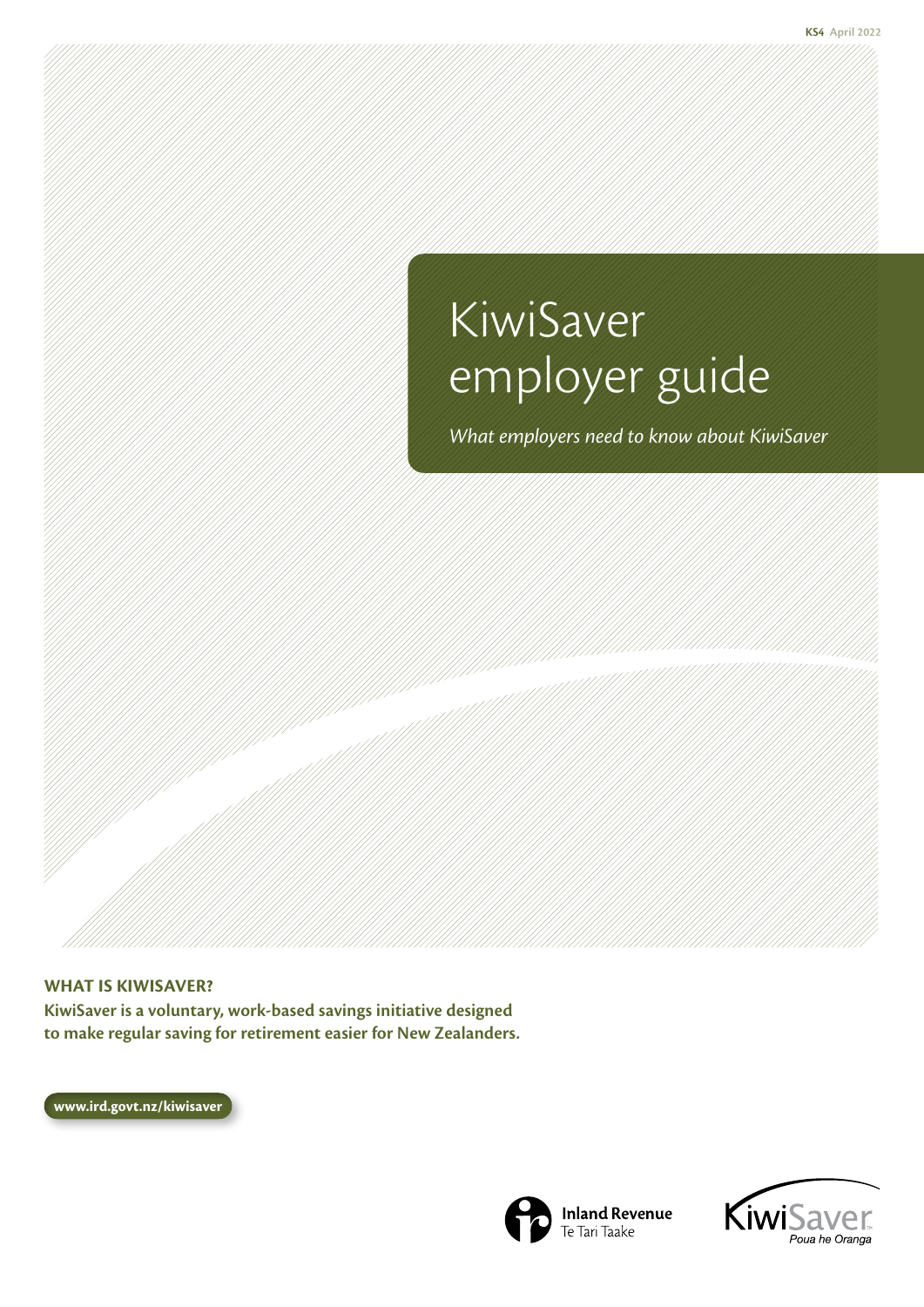

### **An overview of your KiwiSaver responsibilities as an employer**

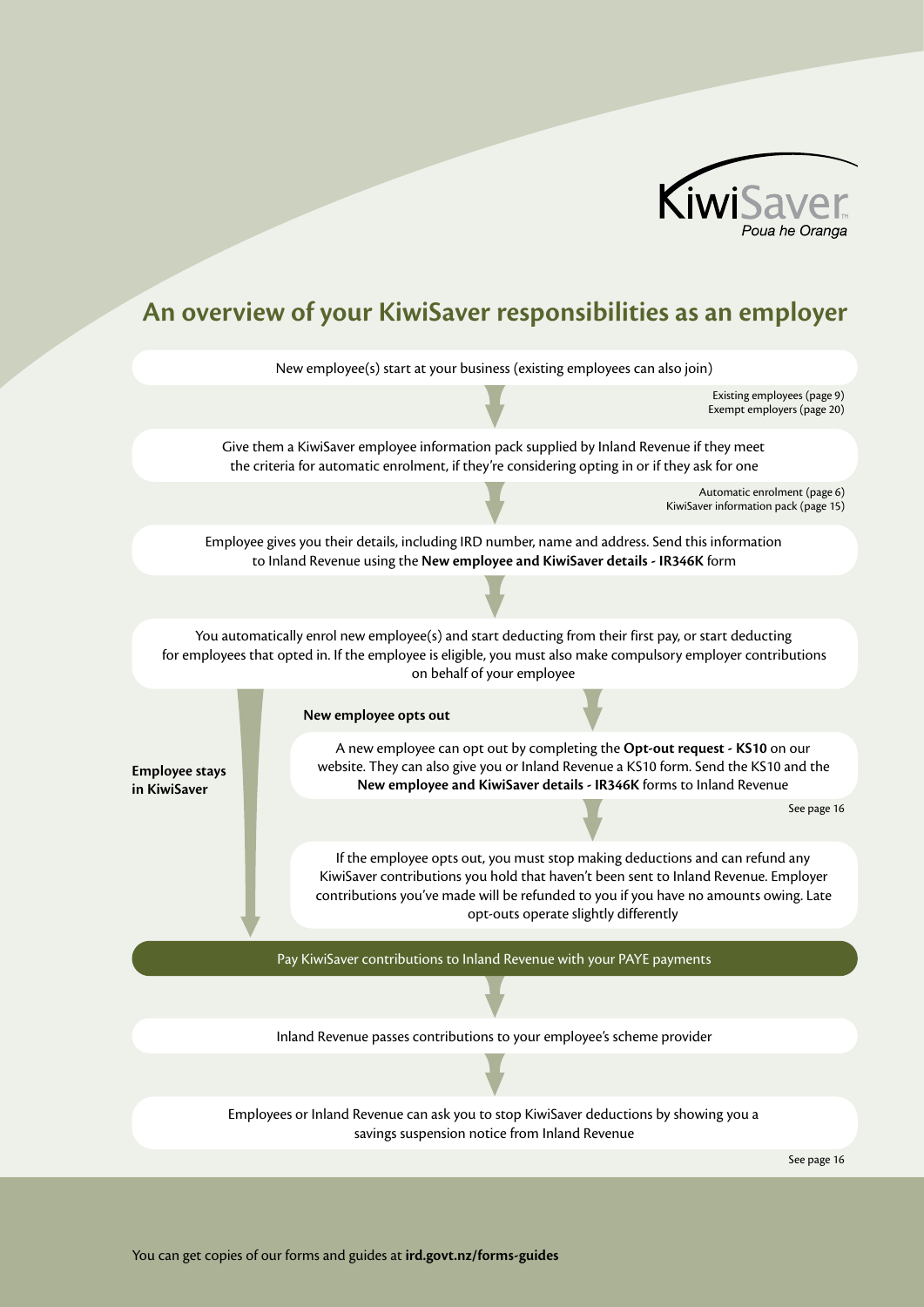#### **About this guide**

This guide tells you about your KiwiSaver obligations as an employer. The KiwiSaver Act 2006 covers employers who are New Zealand residents or who carry on business from a fixed establishment in New Zealand. Employers who are not New Zealand residents or do not carry on business from a fixed establishment in New Zealand, may choose whether they offer KiwiSaver in their workplace. A non-resident employer may choose to make KiwiSaver deductions and contributions for their eligible employees. Non-resident employers who are intending to participate in KiwiSaver and who are not registered for PAYE should contact Inland Revenue for more information.

For more information about employer obligations for complying funds<sup>1</sup> go to i**rd.govt.nz** 

The KiwiSaver employee information pack has more general information ([page 15](#page-16-0)).

# **Contents**

| <b>How KiwiSaver works</b>                                  | $\mathbf{2}$ |
|-------------------------------------------------------------|--------------|
| <b>Enrolment</b>                                            | 4            |
| Who can join KiwiSaver?                                     | 4            |
| New employees                                               | 6            |
| Are they eligible?                                          | 8            |
| <b>Existing employees</b>                                   | 9            |
| <b>Member contributions</b>                                 | 10           |
| <b>Employer contributions</b>                               | 12           |
| <b>General administration</b>                               | 14           |
| KiwiSaver forms and the KiwiSaver employee information pack | 15           |
| Requests to opt out                                         | 16           |
| Savings suspension                                          | 16           |
| Deductions from accident compensation payments              | 16           |
| Parental leave payments                                     | 16           |
| Contributions made in error                                 | 17           |
| Record keeping                                              | 17           |
| Obligations and compliance                                  | 17           |
| Penalties and interest                                      | 18           |
| Your options as an employer                                 | 19           |
| Employer-chosen schemes                                     | 19           |
| Existing workplace schemes                                  | 19           |
| <b>Additional information</b>                               | 20           |
| Glossary                                                    | 20           |
| Quick reference guide                                       | 23           |
| Answering employees' KiwiSaver questions                    | 24           |

1 A complying superannuation fund (complying fund) is a section of registered superannuation schemes that have been approved by the Financial Markets Authority as having met certain criteria similar to KiwiSaver (eg KiwiSaver lock-in rules and portability).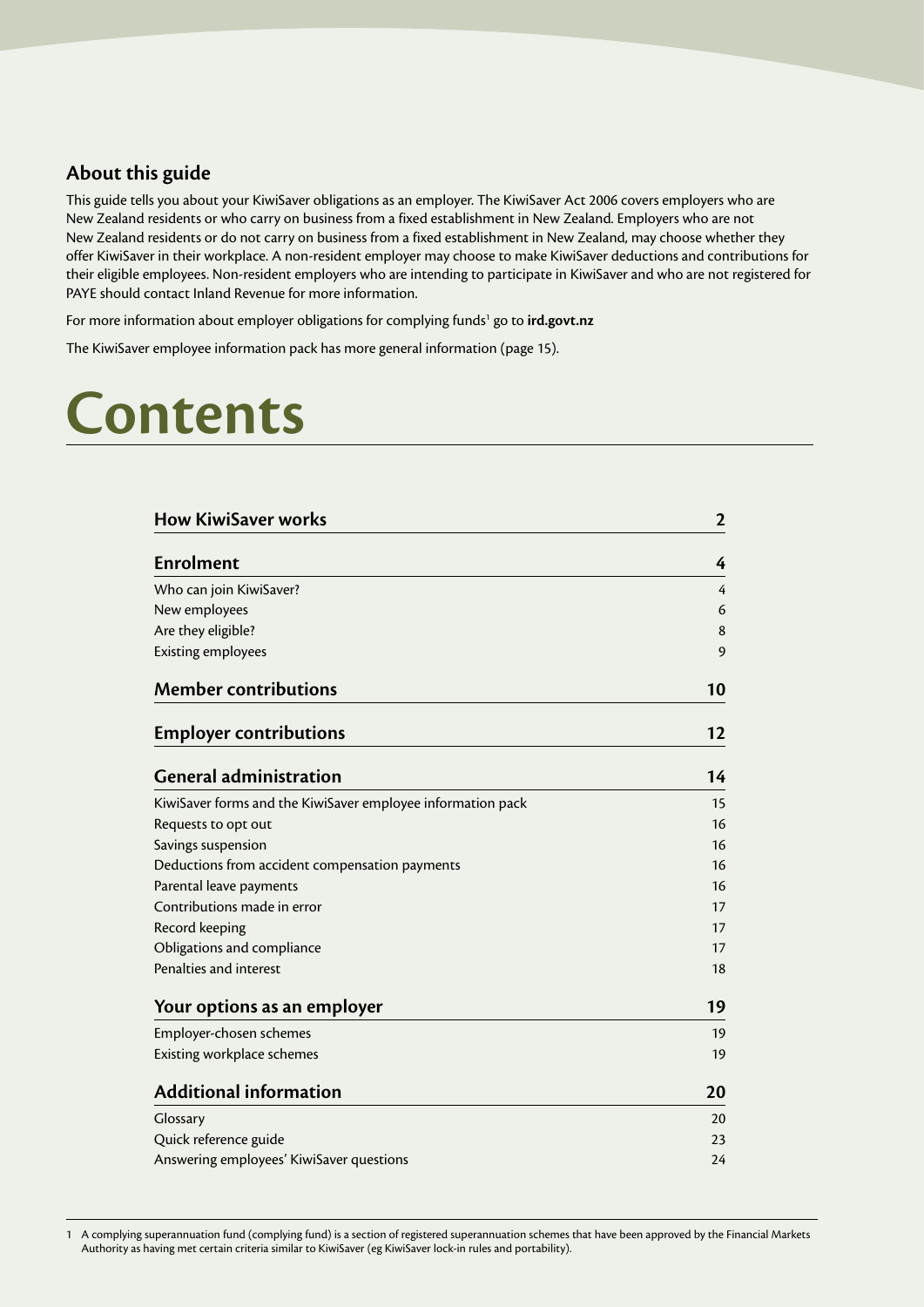# <span id="page-3-0"></span>**How KiwiSaver works**

#### **Inland Revenue administers KiwiSaver**

KiwiSaver is a voluntary savings initiative designed to make it easier for New Zealanders to save for their future. For most people, KiwiSaver is work based. This means they receive information about KiwiSaver from you as their employer, and their KiwiSaver contributions come straight out of their pay. You are also required to contribute to your employee's savings in KiwiSaver schemes or complying funds.

There are a number of membership benefits to encourage employees to save. These are set out in the KiwiSaver employee information pack.

#### **Enrolment**

#### **Eligibility**

KiwiSaver is open to all New Zealand citizens and people entitled to be in New Zealand indefinitely. A person needs to be living (or normally living) in New Zealand to join.

#### **New employees**

You must automatically enrol eligible new employees who are not already KiwiSaver members. See [page 8](#page-9-0) to check if your new employee is eligible for automatic enrolment. Temporary and casual workers may be exempt from KiwiSaver automatic enrolment ([page 4\)](#page-5-0).

Make KiwiSaver deductions from the employee's first pay and continue unless they opt out. New employees who have been automatically enrolled in KiwiSaver can opt out any time on or after day 14 and on or before day 56 after starting their employment. Their contributions will be refunded. If your employee opts out, your employer contributions will be refunded if you have no amounts owing.

#### **Existing employees**

Existing employees are not subject to automatic enrolment but, if eligible, they can choose to join KiwiSaver. They either sign up direct with the KiwiSaver scheme provider of their choice, or tell you they want to opt in. They will usually do this by giving you a **KiwiSaver deduction form - KS2***,* which is in the **KiwiSaver information pack**. If you receive one of these, you need to determine if they are eligible to opt in [\(page 4](#page-5-0)), and send the information to Inland Revenue. You can then start making member and compulsory employer contributions, if applicable.

**Note:** If an existing employee opts in to KiwiSaver they can't opt out.

#### **Employees who return to work after an absence**

If an employee was automatically ceased you may need to confirm their KiwiSaver status. For more information go to **[ird.govt.nz/employing-staff/stop-employing-staff](http://ird.govt.nz/employing-staff/stop-employing-staff)**

#### **Contributions**

#### **Member contributions**

Employees can choose a contribution rate of either 3%, 4%, 6%, 8% or 10% of their gross salary or wages.

#### **Employer contributions**

The compulsory employer contribution rate is 3% of your employee's gross salary or wages. Your contributions to existing superannuation schemes may reduce the amount of compulsory employer contributions you're required to pay, if they meet certain conditions. For more information go to **[ird.govt.nz/kiwisaver/kiwisaver-employers/contributions-and-deductions](http://ird.govt.nz/kiwisaver/kiwisaver-employers/contributions-and-deductions)**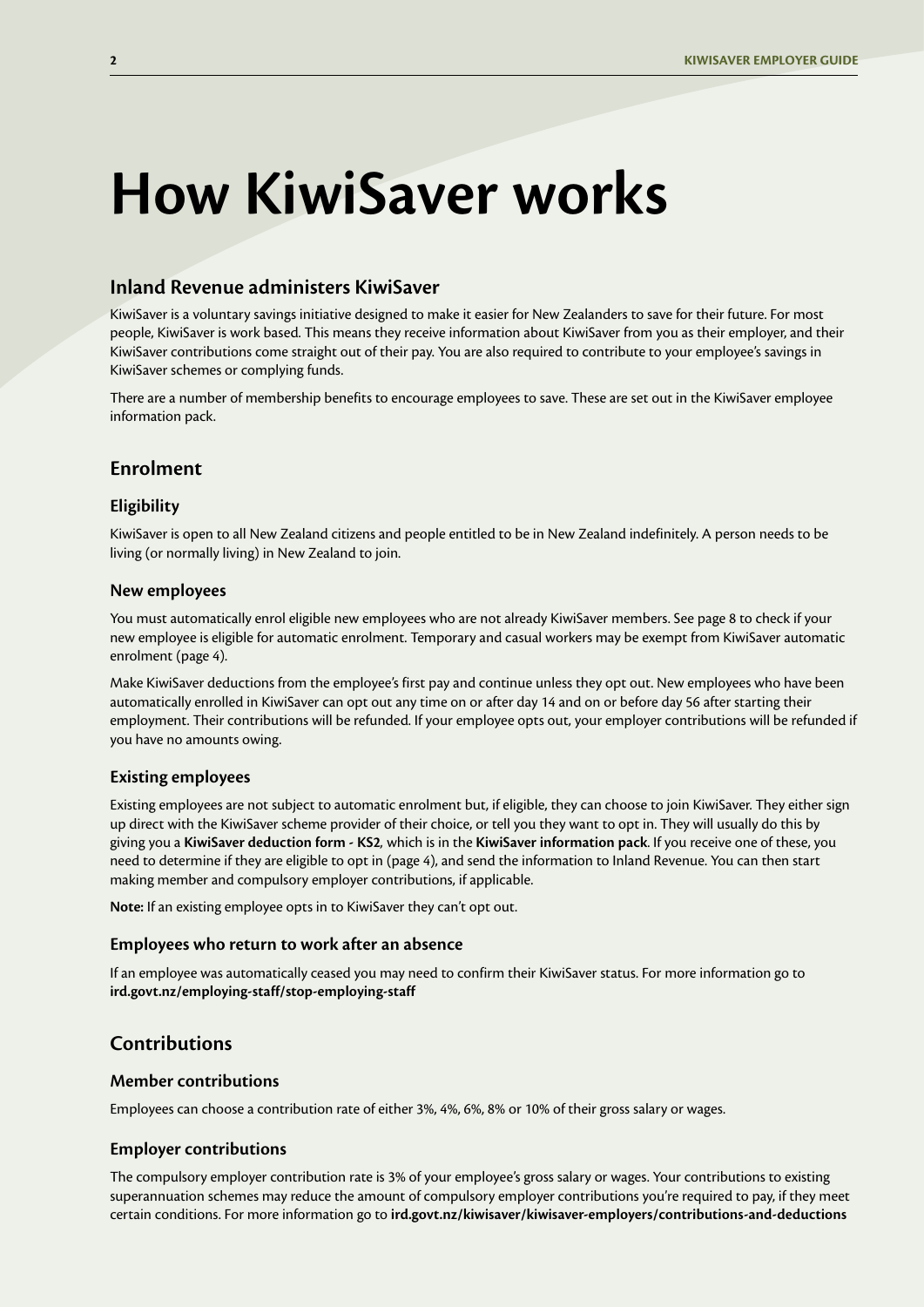All employer superannuation cash contributions (employer contributions) to KiwiSaver and complying funds are liable for employer superannuation contribution tax (ESCT). The exception to this is if the employee and employer have agreed to treat some or all of the employer contributions as salary or wages under the PAYE rules ([page 12](#page-13-0)).

#### **How contributions are collected**

You deduct KiwiSaver contributions from your employee's salary or wages and pay them to Inland Revenue with your PAYE payments. Keep making deductions and employer contributions until your employee gives you an **Opt-out request - KS10** form, savings suspension notice, or Inland Revenue tells you to stop deducting contributions [\(page 14](#page-15-0)).

KiwiSaver member deductions and employer contributions are paid to Inland Revenue through the PAYE system. Inland Revenue forwards contributions to the member's chosen KiwiSaver scheme provider. If you pay compulsory employer contributions to an employees complying funds, you pay these direct to the complying fund.

#### **Your options as an employer**

There are several options available if you would like to be more involved in encouraging retirement savings among your employees. These include making additional voluntary employer contributions and/or providing your own employer-based KiwiSaver scheme. You can also nominate a KiwiSaver scheme for your employees to join if they make no choice of their own. This is called an employer-chosen scheme ([page 19](#page-20-0)).

#### **A note about providing financial advice**

*You should not provide financial advice to employees. Instead, refer them to the Commission for Financial Literacy and Retirement Income's website sorted.org.nz or encourage them to talk to an independent financial advisor. You do not have any liability if you only provide general savings or KiwiSaver information or select an employer-chosen scheme.*

### **How KiwiSaver contributions are invested**

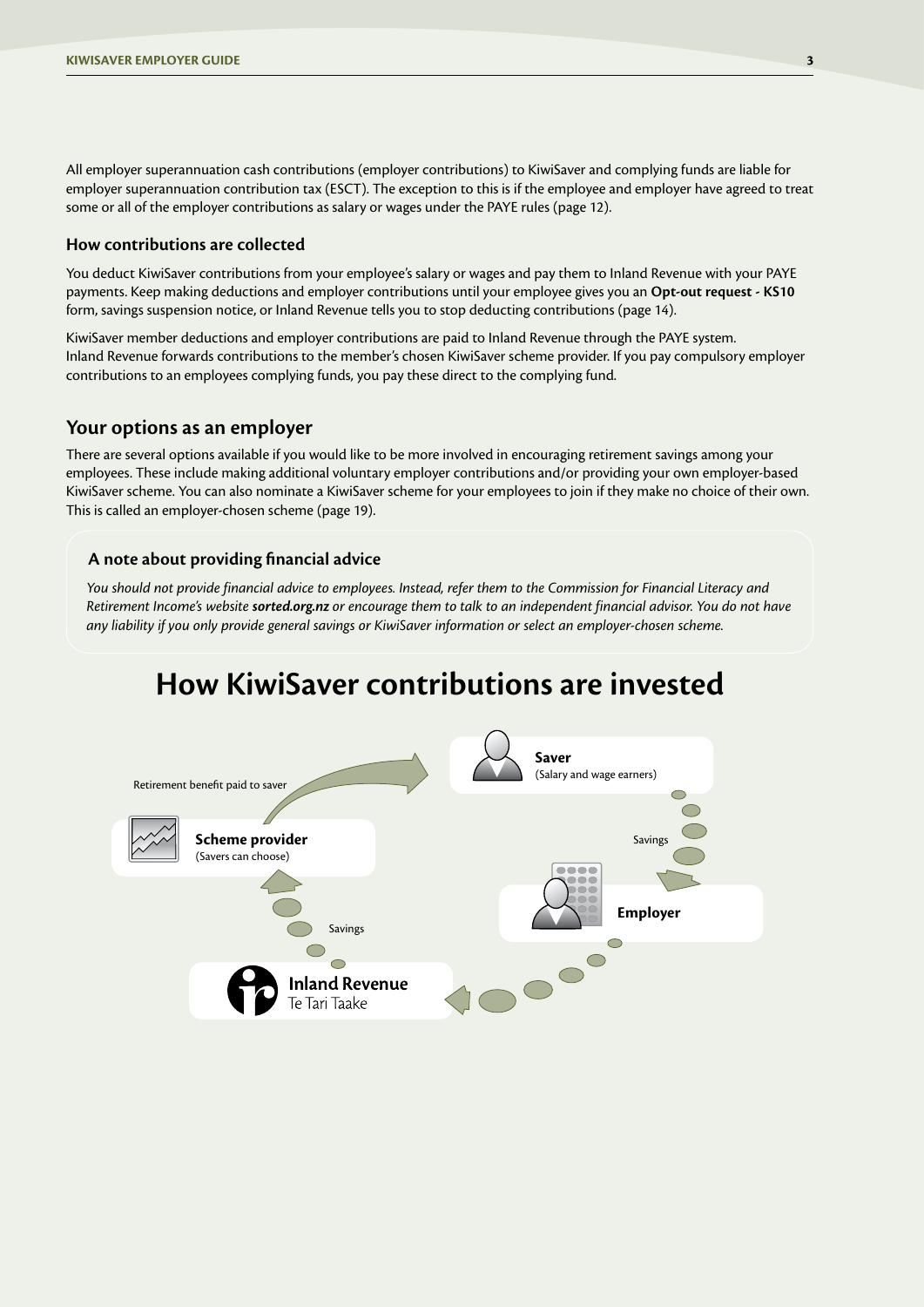# <span id="page-5-0"></span>**Enrolment**

This section sets out your responsibilities as an employer for enrolling employees in KiwiSaver.

#### **What's important**

#### **You are required to:**

- check whether a new or existing employee is eligible to be a KiwiSaver member (see below)
- check whether the new employee should be automatically enrolled [\(page 6](#page-7-0))
- distribute the KiwiSaver information pack to new employees who are subject to automatic enrolment, and to existing employees who are considering opting in or who ask for a KiwiSaver information pack. This includes our factsheet **Your introduction to KiwiSaver - employee information - KS3**, **KiwiSaver deduction form - KS2** and the **Opt-out request - KS10** form
- provide new employees with a product disclosure statement if you have an employer-chosen KiwiSaver scheme and advise them they'll be allocated to this scheme unless they choose their own KiwiSaver scheme ([page 19\)](#page-20-0)
- automatically enrol all new employees who are subject to automatic enrolment
- send us the details of new employees who are enrolled automatically in KiwiSaver using the **New employee and KiwiSaver details - IR346K** form.

### **Who can join KiwiSaver?**

KiwiSaver is open to all New Zealand citizens and people entitled to live here permanently.

#### *Citizenship and residency*

To join KiwiSaver, a person must be living (or normally living) in New Zealand and be a New Zealand citizen or entitled to be in New Zealand indefinitely. This means New Zealand citizens, Australian citizens and people who hold either a New Zealand or Australian residence permit can join KiwiSaver. State Services employees serving outside New Zealand can also join, subject to certain conditions being met (see below). People who hold temporary, visitor, student or work permits can't join KiwiSaver. Neither can people who are New Zealand citizens or who are entitled to be in New Zealand indefinitely, but are just visiting or on a holiday in New Zealand, eg a New Zealand citizen who normally lives in Australia who returns to New Zealand for a holiday.

#### *State Services employees*

State Services employees who are serving overseas can join KiwiSaver if they remain employed on New Zealand terms and conditions and are serving in a jurisdiction where offers of KiwiSaver scheme membership are lawful and meet other eligibility requirements.

#### *Employees under age 18*

New and existing employees under 18 can join KiwiSaver but only by contracting directly with a KiwiSaver scheme provider. Once an employee under 18 is accepted by the scheme provider, we'll write to you and ask you to start deducting their contributions. We'll provide you with the contribution rate for that employee and their name and IRD number. You aren't required to make compulsory employer contributions on behalf of employees under 18.

#### *Employees 65 and over*

New and existing employees 65 and over can join KiwiSaver, either by opting in through you or by contracting with a scheme provider. They aren't subject to automatic enrolment, and you aren't required to make compulsory employer contributions for a newly enrolled employee 65 and over.

#### *Temporary and casual employees*

Temporary employees employed for 28 continuous days or less are not enrolled automatically but can opt in to KiwiSaver. They can join either through you or by contracting directly with a KiwiSaver scheme provider.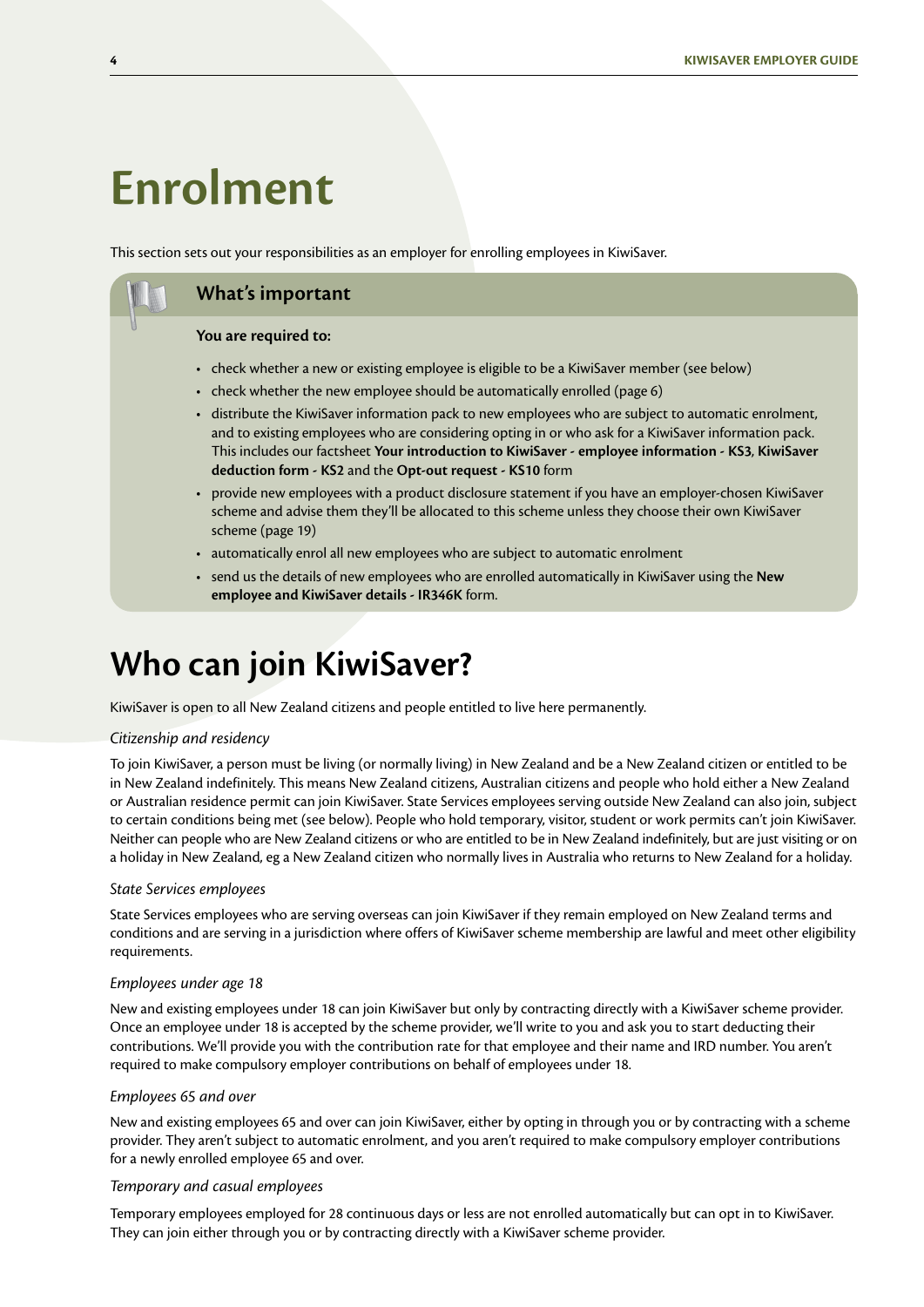<span id="page-6-0"></span>A temporary employee is employed to work 'as and when required' without a specific end. Their period of employment starts each time they are engaged to work and stops each time that engagement ends. If an employee is engaged for future work before the last engagement has ended, the combined engagements are considered as one period of employment. As long as each period of employment remains 28 continuous days or less, these employees are not subject to automatic enrolment. The 28 continuous days refers to the period of employment, not the days or hours worked. For example, if an employee has a two-week contract but only works Tuesdays and Thursdays, this counts as 14 days' employment not four days.

The automatic enrolment rules apply to temporary employees if their employment is extended beyond 28 continuous days. Automatic enrolment applies on the 29th day of employment. You must then give them a KiwiSaver information pack and start member and employer contributions from their next pay. The normal opt-out rules apply.

Casual employees engaged on an irregular and intermittent basis and who receive holiday pay with their wages are not subject to automatic enrolment. They can join either through you or by contracting directly with a KiwiSaver scheme provider.

#### *Casual agricultural workers*

Casual agricultural workers who are employed on a day-to-day basis for no more than three months aren't enrolled automatically, but can opt in. They can either join through you or by contracting directly with a KiwiSaver scheme provider. The automatic enrolment rules apply to casual agricultural workers if their employment is extended beyond three months. You must then give them a KiwiSaver information pack and start member and employer contributions from their next pay. The normal opt-out rules apply.

#### *Private domestic workers and other IR56 taxpayers*

The automatic enrolment rules don't apply to IR56 taxpayers who pay their own PAYE. They can opt in to KiwiSaver only by contracting directly with a KiwiSaver scheme provider, but they may deduct contributions from their salary or wages and pay them to Inland Revenue in the same way as PAYE. Private domestic workers may also choose to make compulsory or voluntary employer contributions.

#### *Election day workers*

The automatic rules don't apply to election day workers. However, these employees may already be members of KiwiSaver. If they give you a completed **KiwiSaver deduction form - KS2** start deducting member contributions and making compulsory employer contributions from their pay.

#### *Changing jobs but not changing payroll*

Situations where an employee changes jobs but remains on the same payroll don't count as new employment, so the automatic enrolment rules do not apply. This includes company amalgamations and the purchase and subsequent operation of a going concern. Examples include an employee who transfers between two company branches where the company has a single centralised payroll, or a business bought as a going concern which retains existing staff but uses a different company IRD number. State and state integrated schools are treated as a single employer. You don't need to consider automatic enrolment for staff transferring between these schools.

#### *Contractors and the self-employed*

Contractors aren't employees and are treated as self-employed people for KiwiSaver purposes. This means they aren't automatically enrolled and can only join by contracting directly with a scheme provider. Don't make KiwiSaver deductions.

Shareholder-employees may be considered employees for KiwiSaver purposes if PAYE is required to be deducted from their salary or wage. If PAYE isn't required to be deducted, the shareholder-employee may join KiwiSaver as a self-employed person, by contracting directly with a scheme provider. If they join KiwiSaver as an employee, they'll have contributions deducted from their pay. Shareholder-employees should get advice to determine whether their remuneration is subject to PAYE.

Working partners of a partnership that pays them a salary or wage for services provided under a written contract of service will be considered employees for KiwiSaver purposes but won't be subject to the automatic enrolment rules. They can either join as an employee or by contracting directly with a KiwiSaver scheme provider.

#### *Seconded employees*

Employees who are seconded to a new employer and are paid on the new employer's payroll aren't subject to automatic enrolment. They may join KiwiSaver as an existing employee by opting in. Returning to their original job at the end of the secondment isn't considered new employment.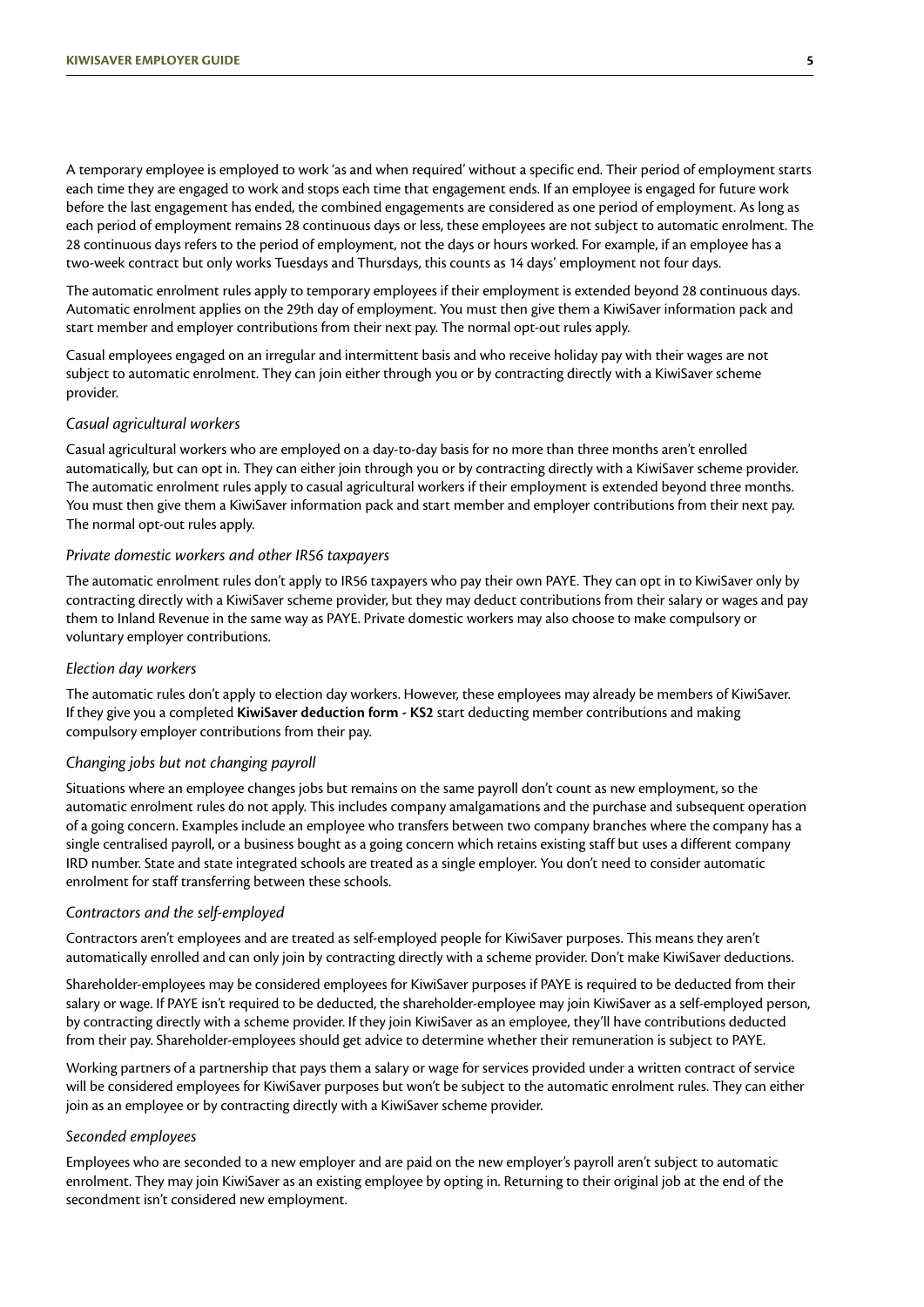### <span id="page-7-0"></span>**New employees**

#### **What's important**

Your responsibilities (except if you're an employer exempt from the automatic enrolment rules - see [page 20\)](#page-21-0) are to check whether a new employee:

- is eligible to be a KiwiSaver member, and
- should be automatically enrolled.

If they meet the conditions above:

- give your new employee a KiwiSaver information pack. If you have an employer-chosen KiwiSaver scheme, give them the product disclosure statement for that scheme and advise them they'll be allocated to this scheme unless they choose their own KiwiSaver scheme [\(page 19\)](#page-20-0)
- deduct member contributions from their first pay
- make compulsory employer contributions (unless an exception applies)
- pay ESCT on any employer contributions made
- give us the employee's details using the **New employee and KiwiSaver details IR346K** form. Send this information through your online account (see below)
- pay the member and employer contributions to us with your next PAYE payment
- if the employee chooses to opt out of KiwiSaver, send their **Opt-out request KS10** form to us. Employees can opt out between day 14 and day 56 of starting their new employment.

#### **New employees who meet the criteria for automatic enrolment**

Start the automatic enrolment process by giving the new employee a KiwiSaver information pack. You must do this within seven days of the employee starting work. The information pack includes a **KiwiSaver deduction form - KS2***,* which the employee can use to let you know whether they want member contributions to be deducted at 3%, 4%, 6%, 8%, or 10% of their gross salary or wages. If they don't advise you of their preferred rate, deduct member contributions at the default rate of 3%. Keep the KS2 for your records, do not send it to Inland Revenue.

If you have an employer-chosen KiwiSaver scheme, give your new employee the product disclosure statement for that scheme and advise them they'll be allocated to this scheme unless they choose their own KiwiSaver scheme [\(page 19\)](#page-20-0). They can choose to move to another KiwiSaver scheme at a later date.

Deduct member contributions from the new employee's pay.

Make compulsory employer contributions (unless an exception applies).

Give Inland Revenue the full names and IRD numbers of new employees using the **New employee and KiwiSaver details - IR346K** form. You can also supply this information online. You're only required to give us the information the employee gives you. You are not responsible if an employee chooses not to provide information for privacy or other reasons. You must provide enrolment information supplied no later than the date your next employment information is due.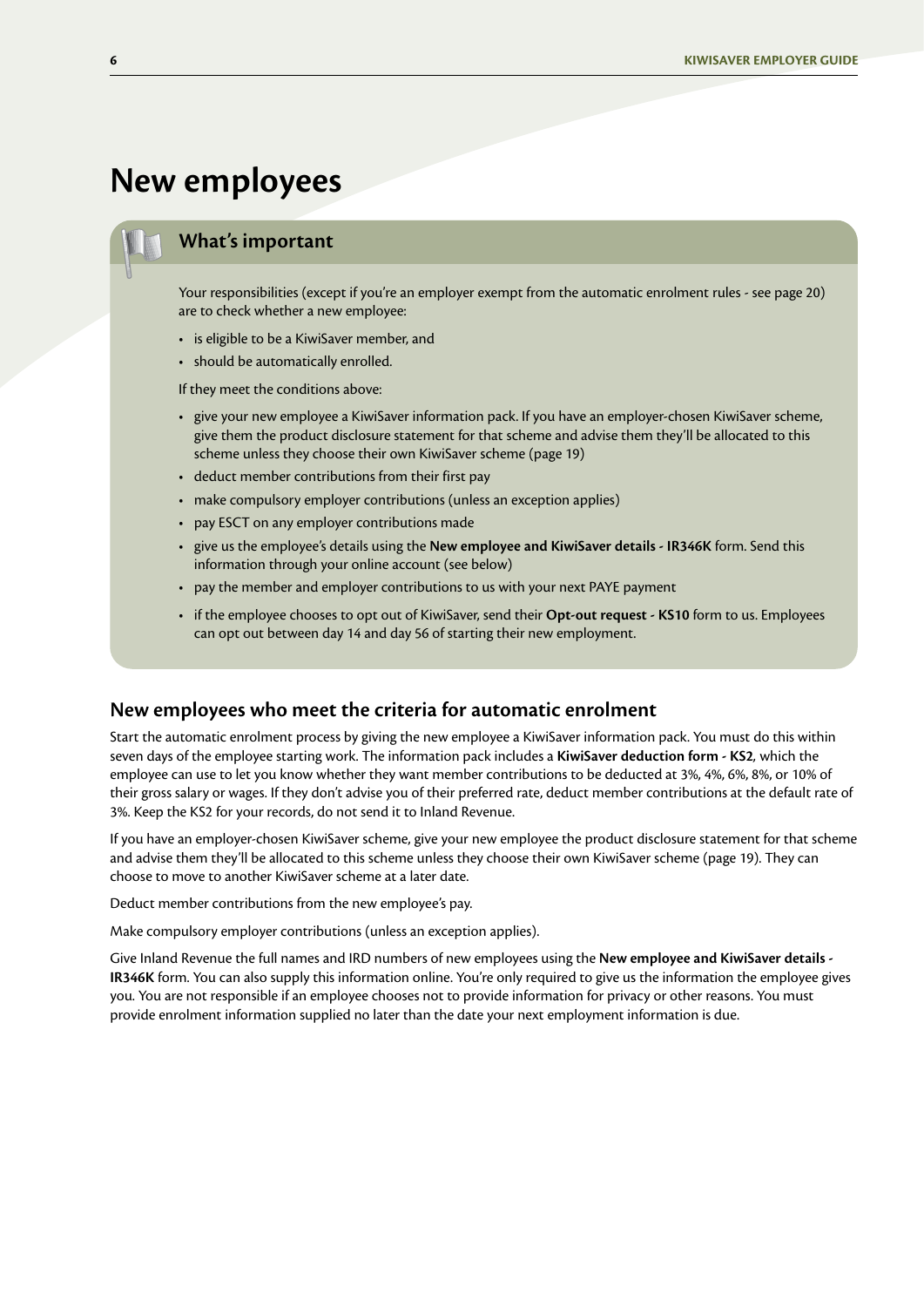#### <span id="page-8-0"></span>**New employees who are existing members**

You need to send Inland Revenue a **New employee and KiwiSaver details - IR346K** form for new employees who are already KiwiSaver members.

Unless you are given or shown a valid savings suspension notice, you must deduct member contributions from their first pay. Start deducting member contributions at the default rate of 3% if they don't elect a rate.

You must also make compulsory employer contributions (unless an exception applies).

A new employee who is an existing KiwiSaver member must:

- tell you their full name and IRD number
- let you know whether they want member contributions deducted at the rate of 3%, 4%, 6%, 8% or 10% or give you a valid savings suspension notice [\(page 16\)](#page-17-0).

If your new employee is an existing member of KiwiSaver they should give you a completed **KiwiSaver deduction form - KS2**. Keep the KS2 for your records, do not send it to Inland Revenue.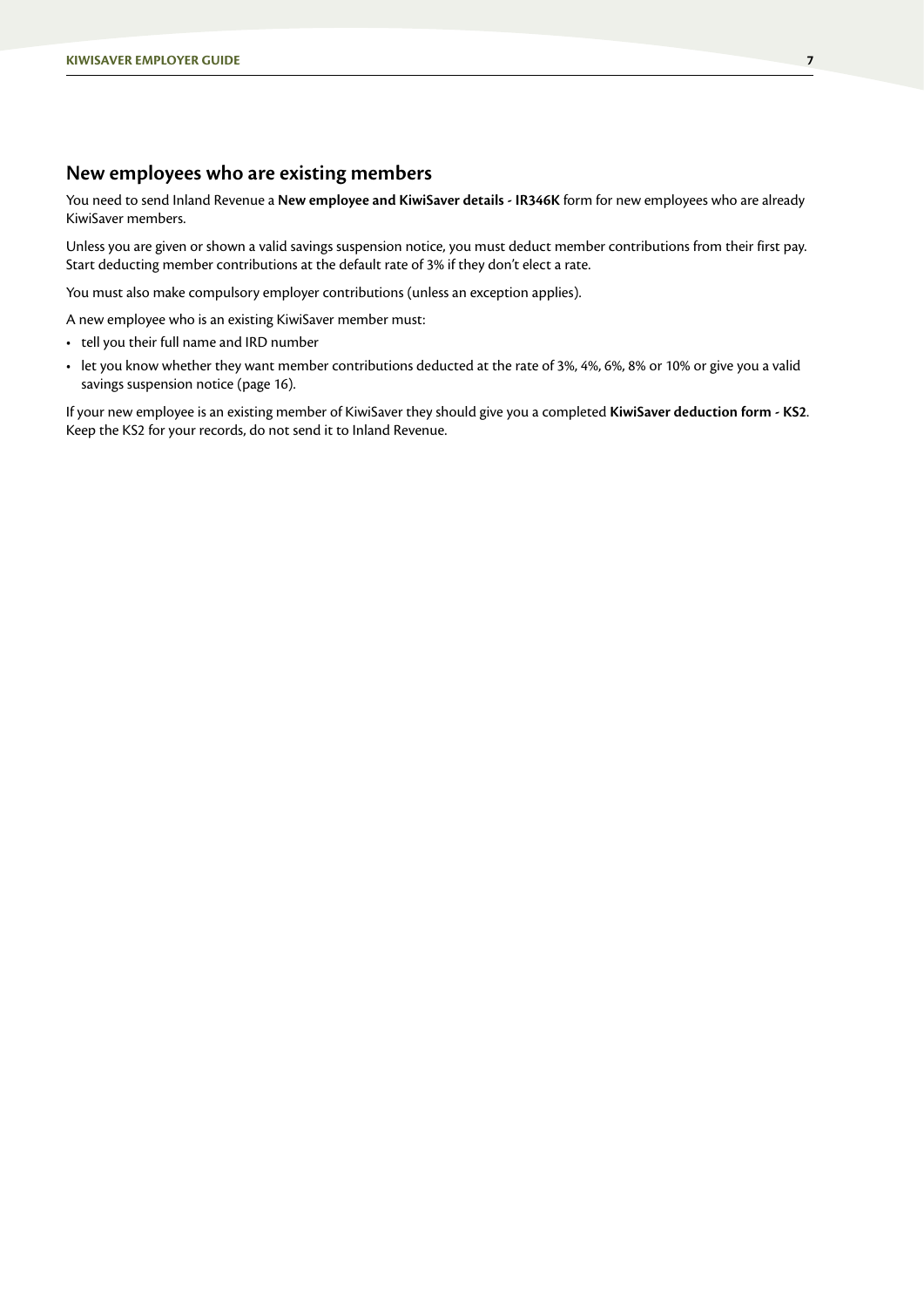### <span id="page-9-0"></span>**Are they eligible?**

**Use this chart to help work out whether a new employee should be automatically enrolled (unless you are an employer exempt from automatic enrolment - see [page 20](#page-21-0)).**

Eligibility rules for KiwiSaver - and rules around automatic enrolment - are covered in detail on pages 4 - 6.



<sup>•</sup> not required to have PAYE deductions made from their salary or wages.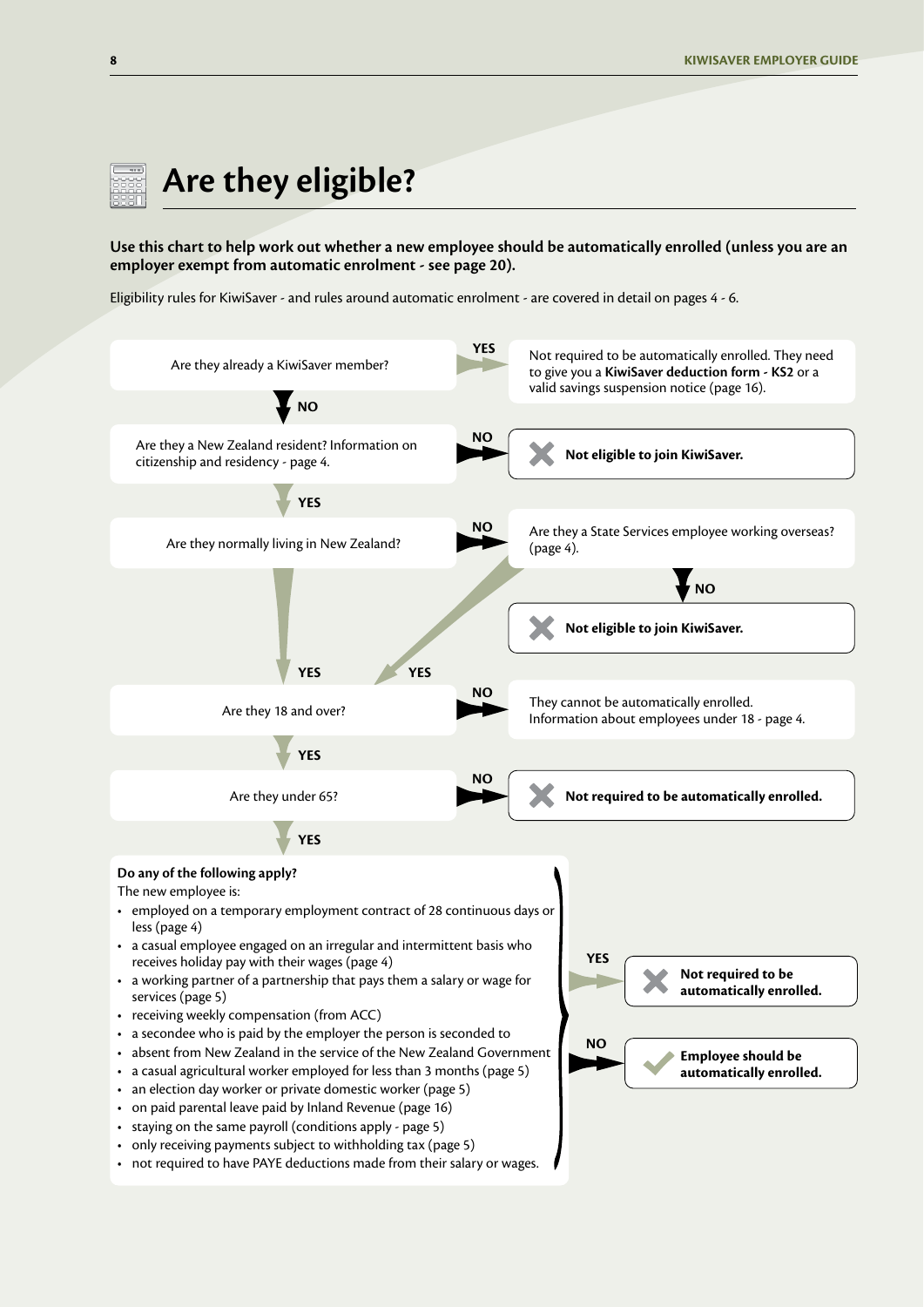### <span id="page-10-0"></span>**Existing employees**

#### **What's important**

For existing employees who are considering joining KiwiSaver, you must:

- check they're eligible to join KiwiSaver
- give them a KiwiSaver information pack within seven days. If you have an employer-chosen KiwiSaver scheme give them the product disclosure statement for that scheme [\(page 19\)](#page-20-0).

If an existing employee has told you they'd like to join, you need to check if they're eligible and:

- start making member contributions, at the rate they've chosen, from their next pay
- make compulsory employer contributions
- give us their details using the **New employee and KiwiSaver details IR346K** form.

Existing employees aren't enrolled automatically but they can join KiwiSaver as long as they meet the eligibility criteria ([page 4\)](#page-5-0).

There are two ways an existing employee can join KiwiSaver, by:

- contracting directly with their chosen KiwiSaver scheme provider or,
- joining through you as their employer if they are 18 or over.

If the employee decides to join KiwiSaver the information pack includes a **KiwiSaver deduction form - KS2**, which the employee can use to select a member contribution rate, 3%, 4%, 6%, 8% or 10% of their gross salary or wages. If they don't nominate a contribution rate, make deductions at the default rate of 3%. Keep the KS2 as part of your records - don't send it to us.

You'll need to:

- deduct member contributions
- make compulsory employer contributions
- give us your employee's details using the **New employee and KiwiSaver details IR346K** form.

You're only required to give us the information the employee gives you. You're not responsible if an employee chooses not to provide information for privacy or other reasons. You must provide the enrolment information supplied no later than the date your next employment information is due.

If your employee is under 18 years old and wants to join KiwiSaver advise them they need to contract directly with a KiwiSaver scheme provider [\(page 4](#page-5-0)).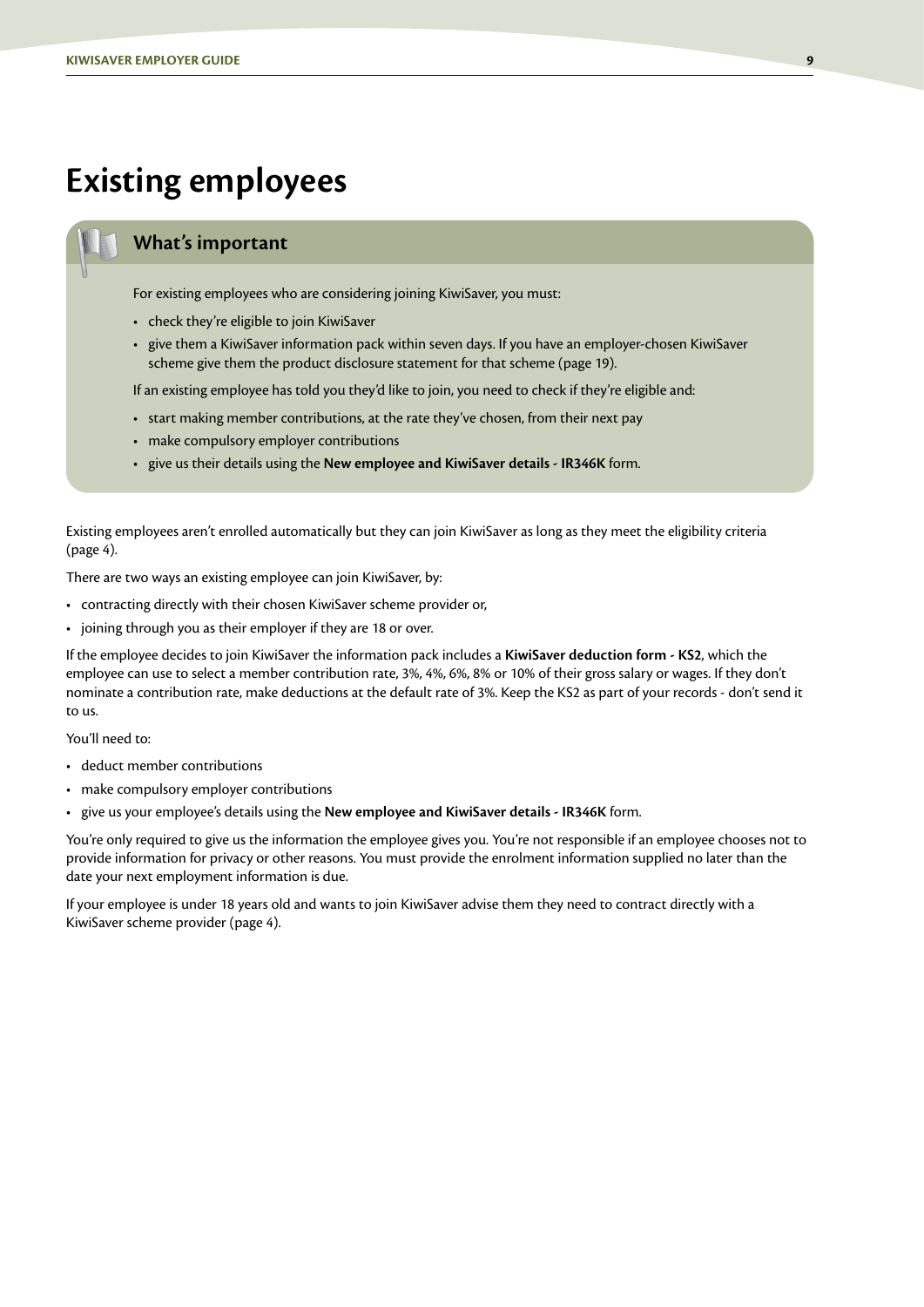# <span id="page-11-0"></span>**Member contributions**

#### **What's important**

#### **You need to:**

- make sure a new employee's member contributions start from their first pay
- make deductions at the rate they choose (3%, 4%, 6%, 8% or 10% of their gross salary or wages), or at the default rate of 3%. These are the only rates they can choose
- send deductions to us together with PAYE payments. You can complete your employment information in the payroll returns account in myIR. Go to **[ird.govt.nz/myIR](http://ird.govt.nz/myIR)**

You're also required to make compulsory employer contributions to your employees' KiwiSaver schemes and complying funds. Compulsory employer contributions are explained on [page 12.](#page-13-0)

#### **Contribution rates**

Employees can choose a contribution rate of either 3%, 4%, 6%, 8% or 10% of their gross salary or wages. The employee can make additional voluntary contributions direct to their scheme provider or to Inland Revenue. Make deductions at the default rate of 3% if an employee elects or doesn't select a rate.

Employees can change their contribution rate by providing you a **KiwiSaver deduction form - KS2** or contacting their KiwiSaver scheme provider or by submitting a contribution rate change using myIR. We will send you a letter with a list of contribution rate changes requested through scheme providers and myIR on a weekly basis.

Once you receive the **KiwiSaver deduction form - KS2** or letter from Inland Revenue, you'll need to:

- change the contribution rate from their next pay
- keep the KS2 or letter as part of your records.

An amendment to an employee's chosen rate can't be changed at intervals that are less than three months apart, unless you (the employer) agree. You don't need to notify us about this.

#### **Definition of gross salary or wages**

#### *KiwiSaver schemes*

For contributions to KiwiSaver schemes, gross salary or wages generally means total salary, wages or allowances, including bonuses, commission, extra salary, gratuity, overtime and other remuneration of any kind before tax. It does not include:

- redundancy payments
- payments under a voluntary bonding scheme funded by the Ministry for Primary Industries, the Ministry of Health or the Ministry of Education
- the value of overseas accommodation and cost of living allowances
- free or discounted shares received under an employee share scheme
- the value of providing board or lodging, or use of a house or part of a house, or the payment of an allowance instead of the provision of this benefit.

These are the main inclusions and exclusions from the definition of gross salary or wages. See glossary ([page 21\)](#page-22-0).

#### *Complying superannuation funds*

For contributions to complying funds, gross base salary or wages has the same meaning as for a KiwiSaver scheme but excludes bonuses, commissions and other amounts that aren't included in the employee's gross base salary or wages by the relevant complying fund.

**Note:** If the employee is a member of both a KiwiSaver scheme and complying fund then deductions should be made to both.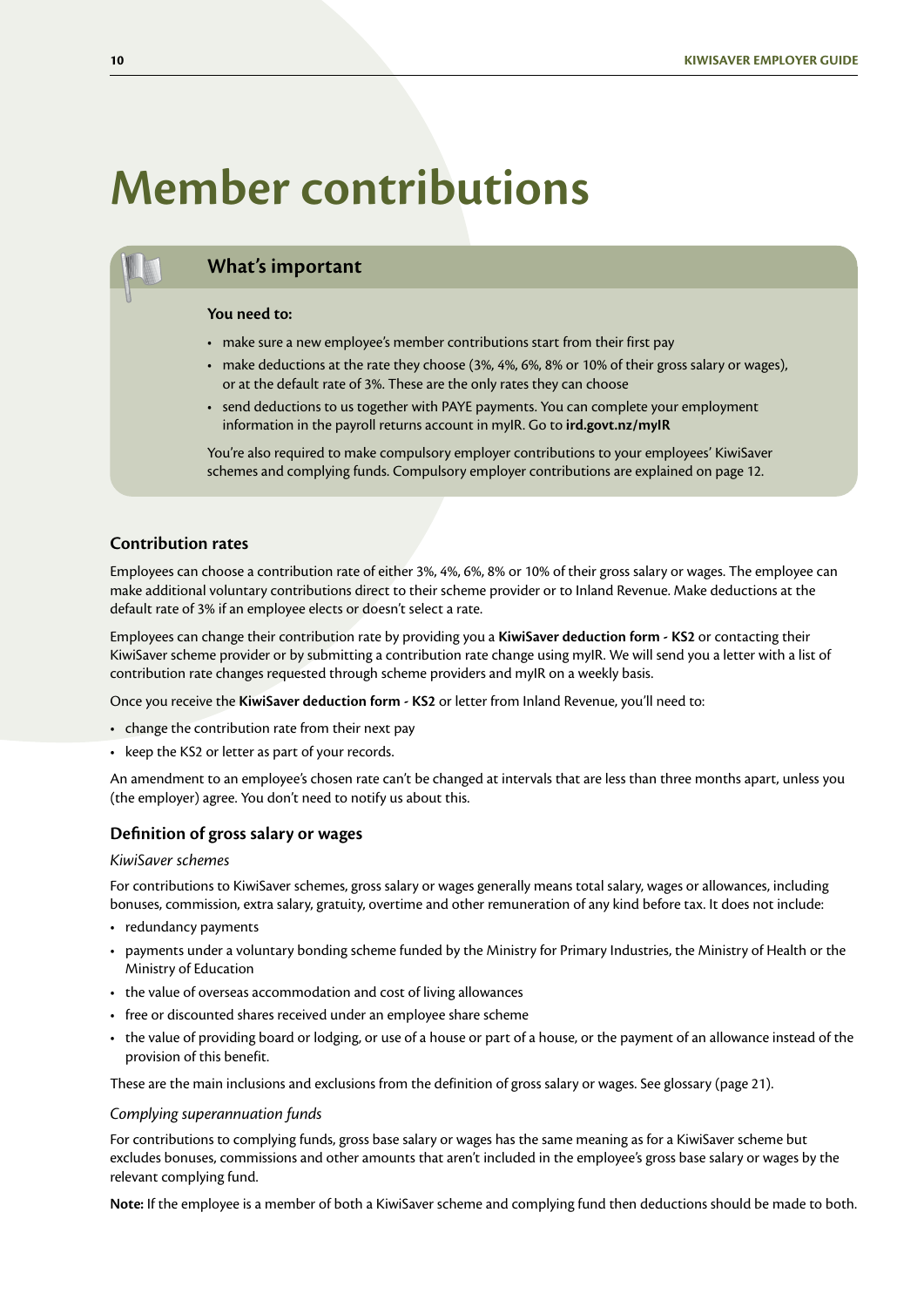#### <span id="page-12-0"></span>**Calculating deductions**

You can use the online calculator at **ird.govt.nz/calculators** to work out member contributions at the same time as your employees PAYE. Member contribution calculation tables are also included in the **PAYE deductions tables - IR340** and **IR341**.

| Here's an example:          |                                                                    |  |  |  |  |
|-----------------------------|--------------------------------------------------------------------|--|--|--|--|
|                             | An employee earns \$600.00 a week and contributes 3% to KiwiSaver. |  |  |  |  |
| Gross pay                   | \$600.00                                                           |  |  |  |  |
| Less PAYE                   | \$96.35                                                            |  |  |  |  |
| Less KiwiSaver contribution | $$18.00$ $(3\% \text{ of } $600.00)$                               |  |  |  |  |
| Net pay                     | \$485.65                                                           |  |  |  |  |

#### **Tailored tax code or deduction rate certificate - IR23**

Any KiwiSaver contributions are in addition to their tailored tax code or deduction rate. For example, if an employee is on a deduction rate of 30% and they are making KiwiSaver contributions at 4%, total deductions from their salary or wages will be 34%.

#### **Employees under age 18**

You'll need to deduct member contributions for KiwiSaver members under 18 if they're an existing KiwiSaver member or have joined KiwiSaver while employed with you.

You're not required to make compulsory employer contributions on behalf of employees under 18.

#### **Starting and stopping deductions**

You must make KiwiSaver deductions from all payments of salary or wages if:

- the employee is subject to automatic enrolment
- the employee gives you a KS2
- we notify you and ask you to start deductions.

You must stop making KiwiSaver deductions from all payments of salary or wages if:

- an opt-out notice takes effect [\(page 16\)](#page-17-0)
- a savings suspension is granted ([page 16](#page-17-0))
- we notify you and ask you to stop deductions
- the employee has reached eligibility to withdraw and gives you a **Non-deduction notice KS51**.

#### **Forwarding member contributions**

Forward your employee's KiwiSaver contributions to us along with your PAYE payments using the employment information. These include fields for member net employer contributions and ESCT for each employee. Every field must be completed.

Pay complying fund contributions direct to the scheme provider. Don't pay these through Inland Revenue.

#### **Additional contributions**

If an employee wants to contribute more than the maximum allowed to their KiwiSaver scheme, pay the additional contributions direct to Inland Revenue or the scheme provider instead of using the PAYE system.

Scheme providers may offer extra services for members (eg group life insurance). Pay the scheme provider direct for these services.

#### **Inland Revenue payments to scheme providers**

Inland Revenue is required to pass on member contributions received (or which should be received from an employer) to the employee's scheme provider. We'll make the payment even if we have not received the contributions. If we do not receive the contributions, we'll seek to recover the arrears from you in the same way we would recover unpaid PAYE tax debts.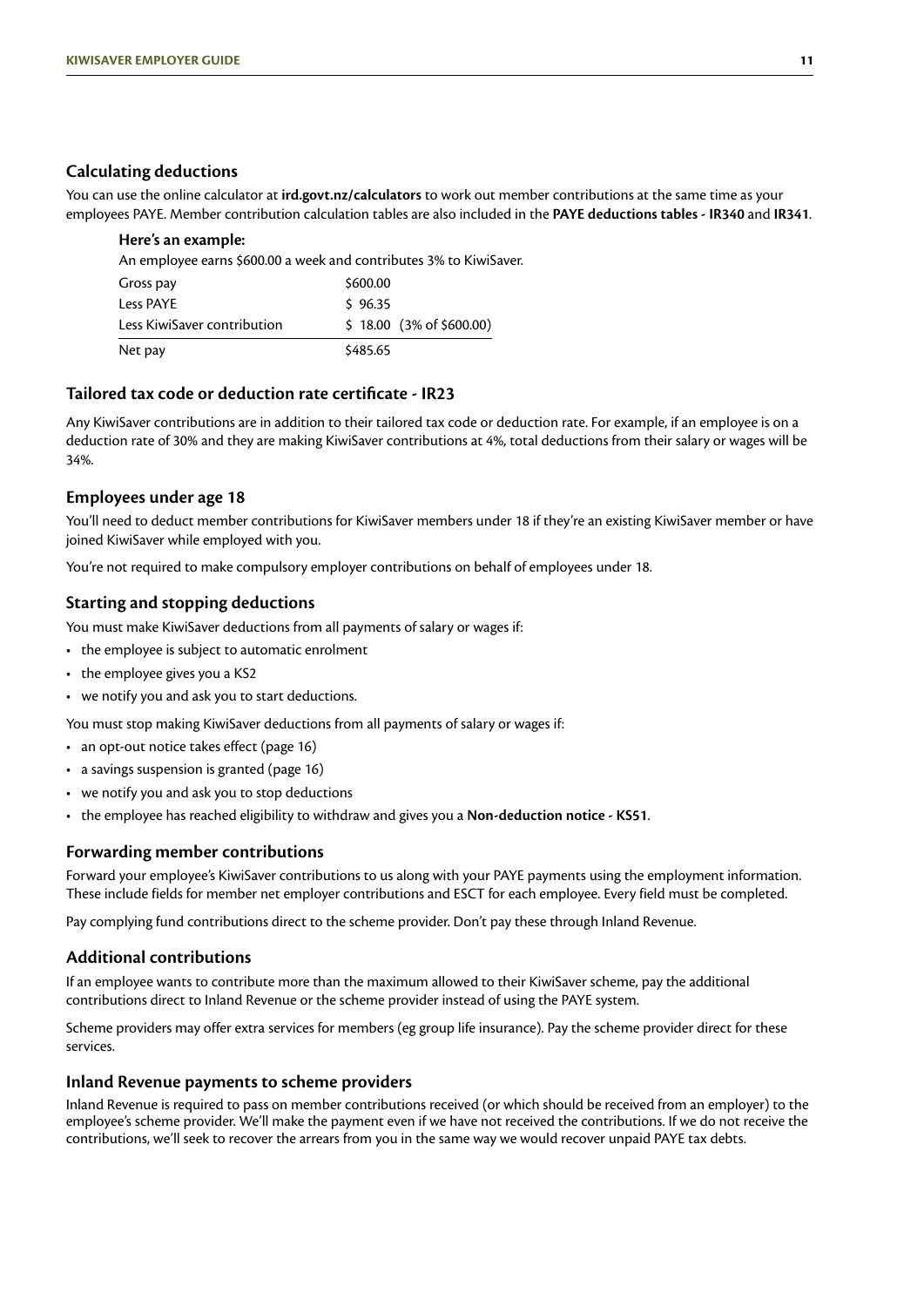# <span id="page-13-0"></span>**Employer contributions**

#### **What's important**

- You're required to contribute 3% of your employees' gross salary or wages to their KiwiSaver schemes and complying funds, excluding defined benefit scheme members (see Glossary for definition). This 3% is in addition to their gross salary or wages.
- Your contributions to existing superannuation schemes may reduce the amount of compulsory employer contributions you're required to pay, if they meet certain conditions. For more information go to **[ird.govt.nz/kiwisaver/kiwisaver-individuals/joining-kiwisaver/kiwisaver-providers](http://ird.govt.nz/kiwisaver/kiwisaver-individuals/joining-kiwisaver/kiwisaver-providers)**
- Employer contributions to KiwiSaver and complying funds are liable for employer superannuation contribution tax (ESCT). The exception to this is if the employee and employer have agreed to treat some or all of the employer contribution as salary or wages under the PAYE rules.
- KiwiSaver employer contributions are paid to Inland Revenue through the PAYE system. You can complete your employment information in the payroll returns account in myIR. Go to **[ird.govt.nz/kiwisaver/kiwisaver-individuals/joining-kiwisaver/kiwisaver-providers](http://ird.govt.nz/kiwisaver/kiwisaver-individuals/joining-kiwisaver/kiwisaver-providers)**
- If you don't make compulsory employer contributions, you may have penalties imposed. You're required to contribute to your employees' savings in KiwiSaver schemes and complying funds. Compulsory employer contributions can be made to either scheme but must total the minimum rate

Compulsory employer contributions may be backdated effective from the date:

- the employee should have been automatically enrolled, or
- the employee's savings suspension expired, or
- the employee turned 18, and
- deductions and compulsory employer contributions should have occurred.

#### **Starting and stopping contributions**

For new employees, you start paying contributions from their first pay. For existing employees, you pay contributions from their first pay after Inland Revenue or the employee notifies you they are a KiwiSaver scheme or a complying fund member.

You can stop contributions if the employee elects to take a savings suspension and shows you their savings suspension notice, opts out (new employees only) or when Inland Revenue advises you to stop making contributions.

Don't cease employer contributions until you receive a letter from Inland Revenue advising that an employee has reached their withdrawal date. If you haven't received a letter and you or your employee think you should have, instruct your employee to check the withdrawal date with their scheme provider.

#### **Calculating contributions**

Use this formula to calculate your contribution to your employee's superannuation:

Payment of gross salary or wages  $\times$  compulsory rate = minimum employer contribution



An employee earns \$2,600.00 a month and belongs to a KiwiSaver scheme. From the first full pay period, the gross compulsory employer contribution will be:  $$2,600 \times 3\% = $78$ 

You only need to pay the compulsory employer contribution if your employee is contributing to a KiwiSaver scheme or a complying fund through their salary or wages.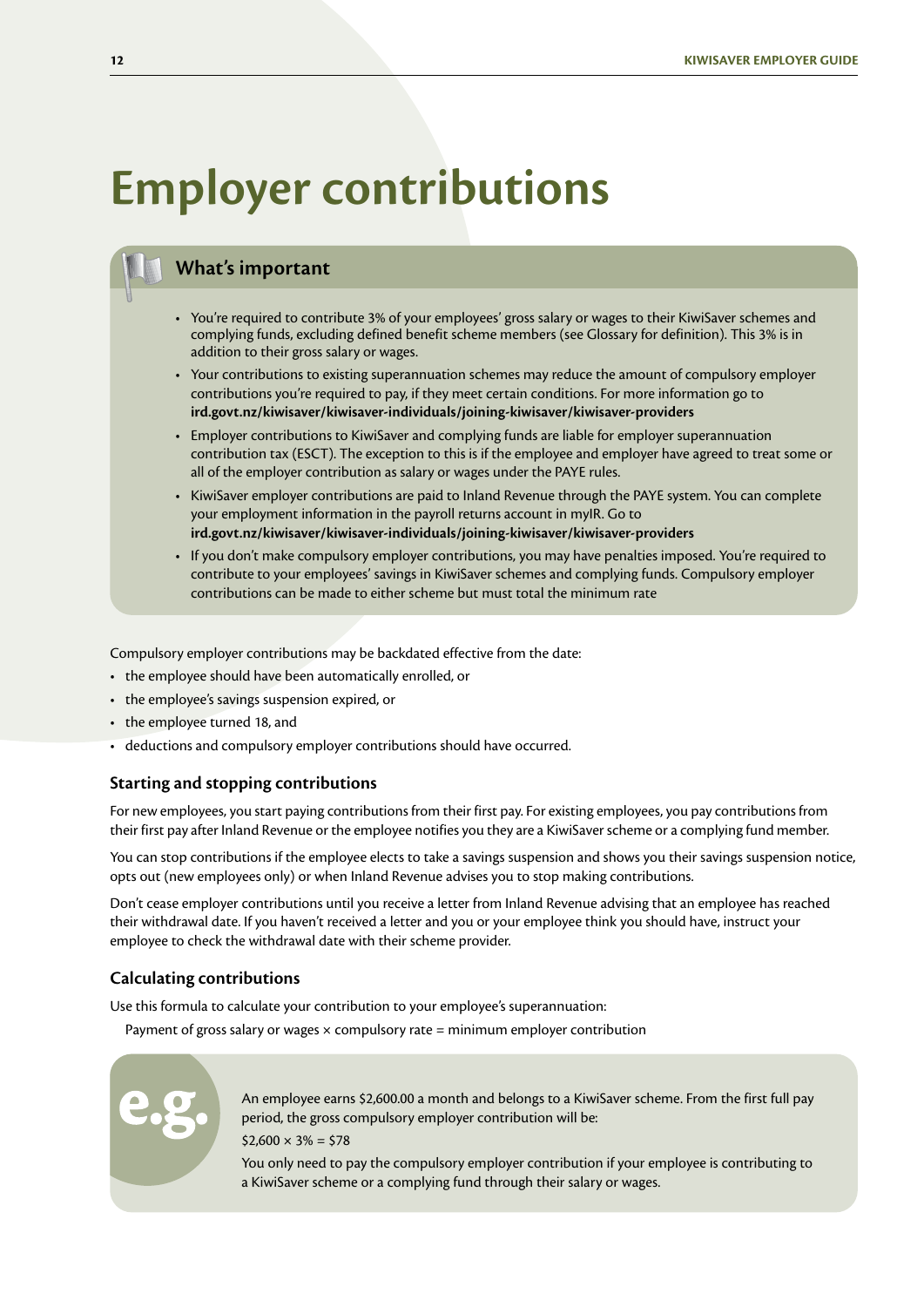#### <span id="page-14-0"></span>**Employer contributions and tax**

All employer contributions to KiwiSaver and complying funds are liable for employer superannuation contribution tax (ESCT). The exception to this is if the employee and employer have agreed to treat some or all of the employer contribution as salary or wages under the PAYE rules.

ESCT must be paid to us along with PAYE deductions.

| Using the figures from the above example the employee earns \$2,600.00 a month and has an<br>ESCT rate of 17.5%. The net compulsory employer contribution will be: |
|--------------------------------------------------------------------------------------------------------------------------------------------------------------------|
|                                                                                                                                                                    |
| $$2.600 \times 3\% = $78$                                                                                                                                          |
| $$78 \times 17.5\% = $13.65$ (ESCT)                                                                                                                                |
| $$78 - $13.65 = $64.35$ (net compulsory employer contribution)                                                                                                     |
| You'll need to ensure that you list the net employer contribution on the employment<br>information and that ESCT is a separate figure for each employee.           |
| For more information go to                                                                                                                                         |
| ird.govt.nz/kiwisaver/kiwisaver-individuals/joining-kiwisaver/kiwisaver-providers or read our                                                                      |
| Employer's guide - IR335.                                                                                                                                          |
|                                                                                                                                                                    |

#### **Forwarding contributions**

#### *KiwiSaver contributions*

As with employee KiwiSaver deductions, you pay KiwiSaver employer contributions to Inland Revenue through the PAYE system.

Employment information includes a field for KiwiSaver employer contributions and ESCT. You need to ensure the net amount of KiwiSaver employer contributions is listed, excluding the ESCT. There is a separate field for the ESCT amount.

Record compulsory and voluntary contributions as a single total. Inland Revenue will split contributions into compulsory and voluntary amounts.

You can complete these online. We pass your employer contributions on to the scheme provider.

If a new employee opts out of KiwiSaver, we'll refund any employer contributions to you if you have no amounts owing.

#### *Other contributions*

Pay contributions other than retirement benefits (eg life insurance premiums) direct to the scheme provider.

*Complying fund contributions*

Pay complying fund contributions direct to the scheme provider. Don't pay these through Inland Revenue.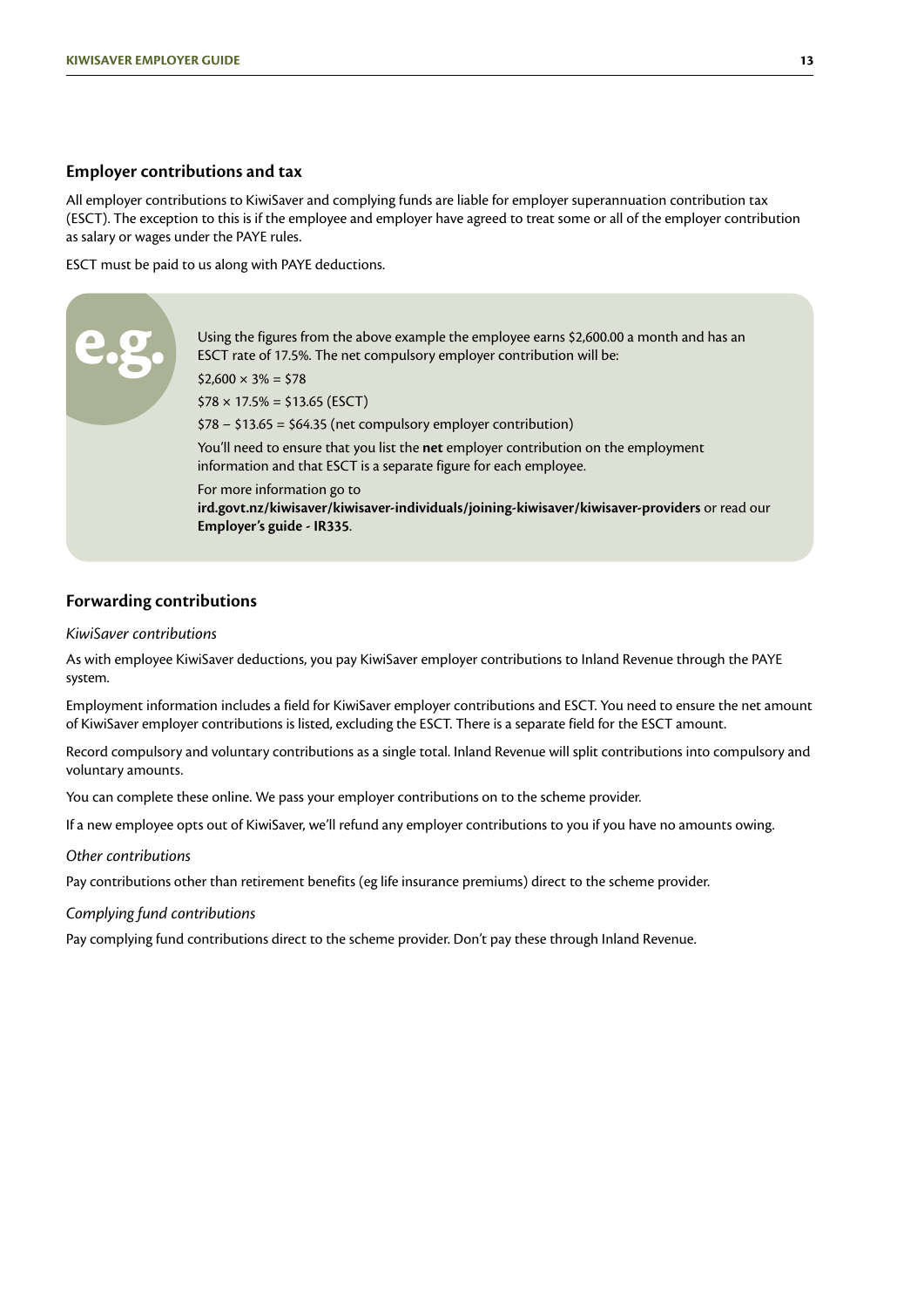## <span id="page-15-0"></span>**General administration**

#### **What's important**

#### **Opt-outs and savings suspension**

- If a new employee you have automatically enrolled gives you the **Opt-out request KS10** form within 2 to 8 weeks of starting work. You must:
	- send us the KS10 and the **New employee and KiwiSaver details IR346K** form if you haven't already
	- stop deducting member contributions and making compulsory employer contributions from their next pay and refund any contributions you hold.
- If an employee gives you an opt-out form after 8 weeks, send it to us and continue to deduct member contributions and to make compulsory employer contributions until we advise you otherwise.
- Employees can opt out online at **ird.govt.nz** or by sending us the **Opt-out request KS10** form. We'll let you know when you can stop contributions.
- KiwiSaver members can take a break from saving after they have been a member for 12 months. This is called a savings suspension.

#### **General**

- You need to keep a record of employees who are KiwiSaver members, their contribution rate, the amounts you've deducted, employer contributions you've made and any notification of savings suspensions or opt-outs.
- Penalties may apply if you don't comply with KiwiSaver processes [\(page 18\)](#page-19-0).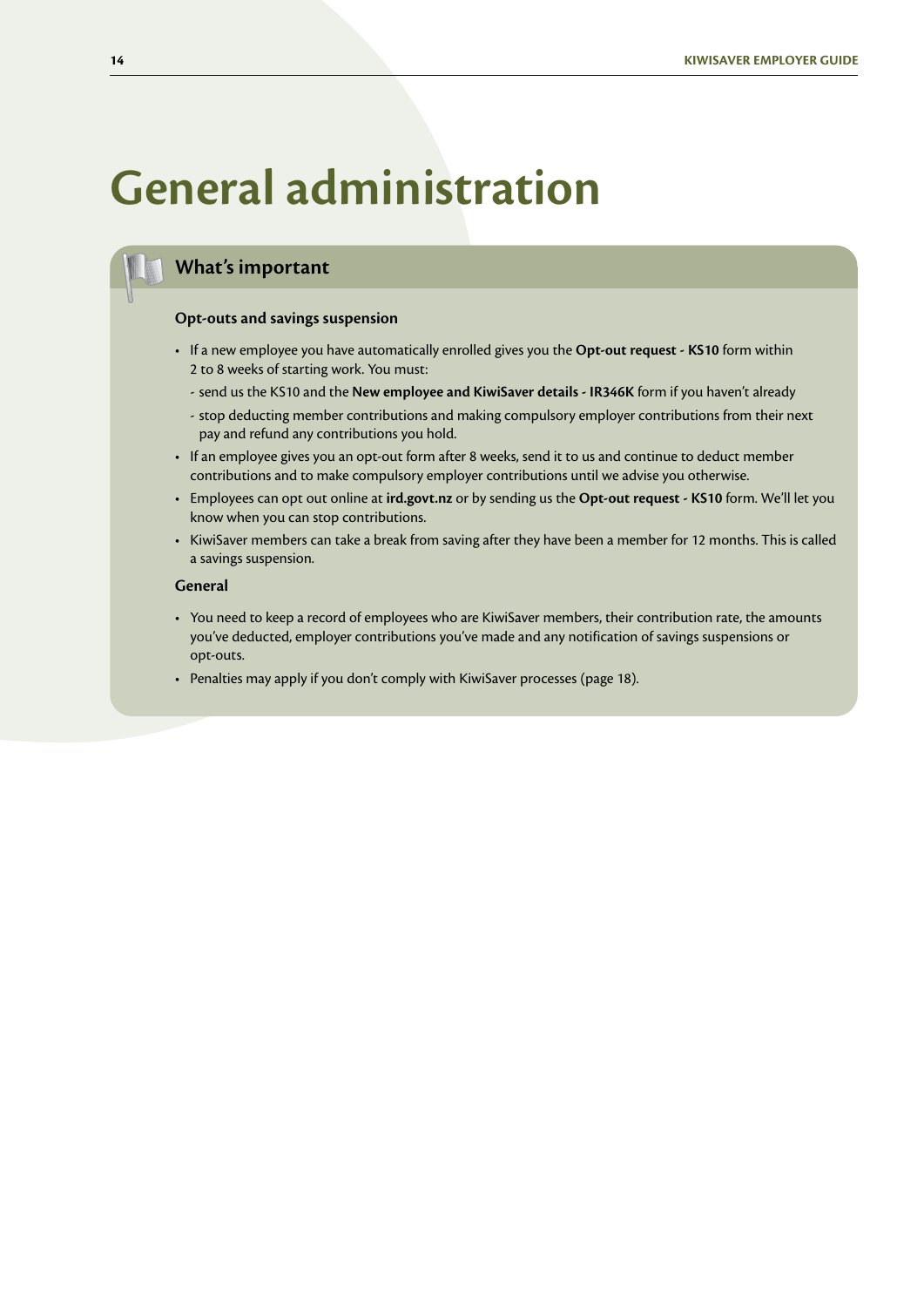#### <span id="page-16-0"></span>**KiwiSaver forms and the KiwiSaver information pack**

The **New employee and KiwiSaver details - IR346K** form is shown below. Use it to let us know the details of employees who join KiwiSaver. You can supply this information online if you're registered for myIR.

You must give a KiwiSaver information pack to all new employees who are eligible to be automatically enrolled and to existing employees who opt in or ask for one. The KiwiSaver information pack includes:

- the **KiwiSaver deduction form KS2**, which an employee can use to let you know their full name, address and IRD number and whether they want member contributions deducted at 3%, 4%, 6%, 8% or 10%.
- the **Opt-out request KS10** form, which new employees who were automatically enrolled can use to opt out of KiwiSaver.
- the factsheet **Your introduction to KiwiSaver employee information KS3**, which gives employees general information about KiwiSaver and tells them how to join.

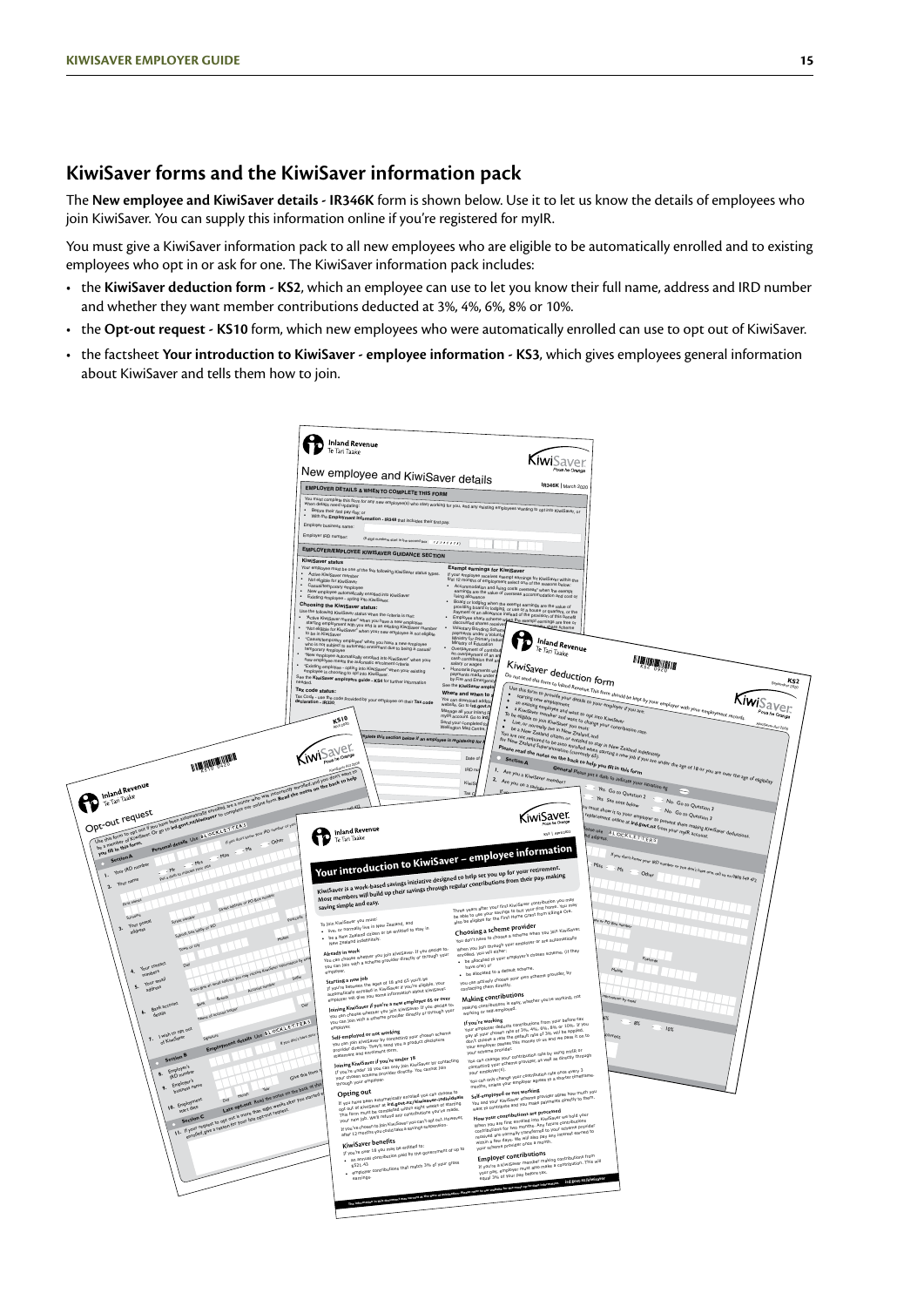#### <span id="page-17-0"></span>**Requests to opt out**

If a new employee who's subject to automatic enrolment gives you an **Opt-out request - KS10** form you need to:

- make sure they're within the two to eight week opt-out period (on or after day 14 and on or before day 56 of starting employment)
- stop deducting member contributions and making compulsory employer contributions from their next pay
- refund any member contributions you've made but not yet sent to us, or you can send them with your PAYE payment and we'll refund the employee direct. If you refund the member's contributions direct, they'll benefit by receiving the refund immediately
- send both the opt-out and the **New employee and KiwiSaver details IR346K** forms to us so we know that the new employee was automatically enrolled and has opted out. You can complete these forms online.

We'll refund to you the employer contributions you've made and any ESCT made on these if you have no amounts owing. The refund will be paid with interest.

#### **Savings suspensions**

KiwiSaver members can take a break from saving 12 months after they made their first contribution to their KiwiSaver. This is called a savings suspension. It can be for a minimum of three months, up to a maximum of one year.

An employee can apply for a savings suspension in myIR or by calling us. If we approve the request, either your employee will show you a valid savings suspension notice from Inland Revenue or we will notify you if your employee has asked us to. You can stop deducting member contributions and making employer contributions once you've seen a valid savings suspension notice.

An employee can give you notice to restart their deductions but they cannot ask you to start and stop deductions too often. The minimum period before requesting a change, unless you agree otherwise, is three months.

When an employee shows you a current savings suspension notice, you may refund any contributions you've deducted that you haven't passed to Inland Revenue, otherwise the employee should contact us to request their refund.

We'll write again asking you to restart deductions when the savings suspension finishes.

You aren't required to pay compulsory employer contributions if an employee is taking a savings suspension. If you choose, you can continue to make employer contributions. Any contributions you make to employees on a savings suspension are voluntary and will be liable for ESCT [\(page 13\)](#page-14-0).

#### **Deductions from accident compensation payments**

If you take part in ACC's partnership programme or have an ACC employer reimbursement agreement where you pay your employee's ACC payments, your employee's KiwiSaver member contributions must continue to be made. You aren't required to pay employer contributions, but you can on a voluntary basis if you wish. If your employee wants to stop their member contributions they must apply for a savings suspension.

When ACC pays the employee weekly compensation you don't need to make the employee deductions or employer contributions.

For more information go to **ird.govt.nz/kiwisaver**

#### **Parental leave payments**

If you continue to pay your employee a salary or wage while they are on parental leave, keep deducting member contributions and making compulsory employer contributions unless they take a savings suspension.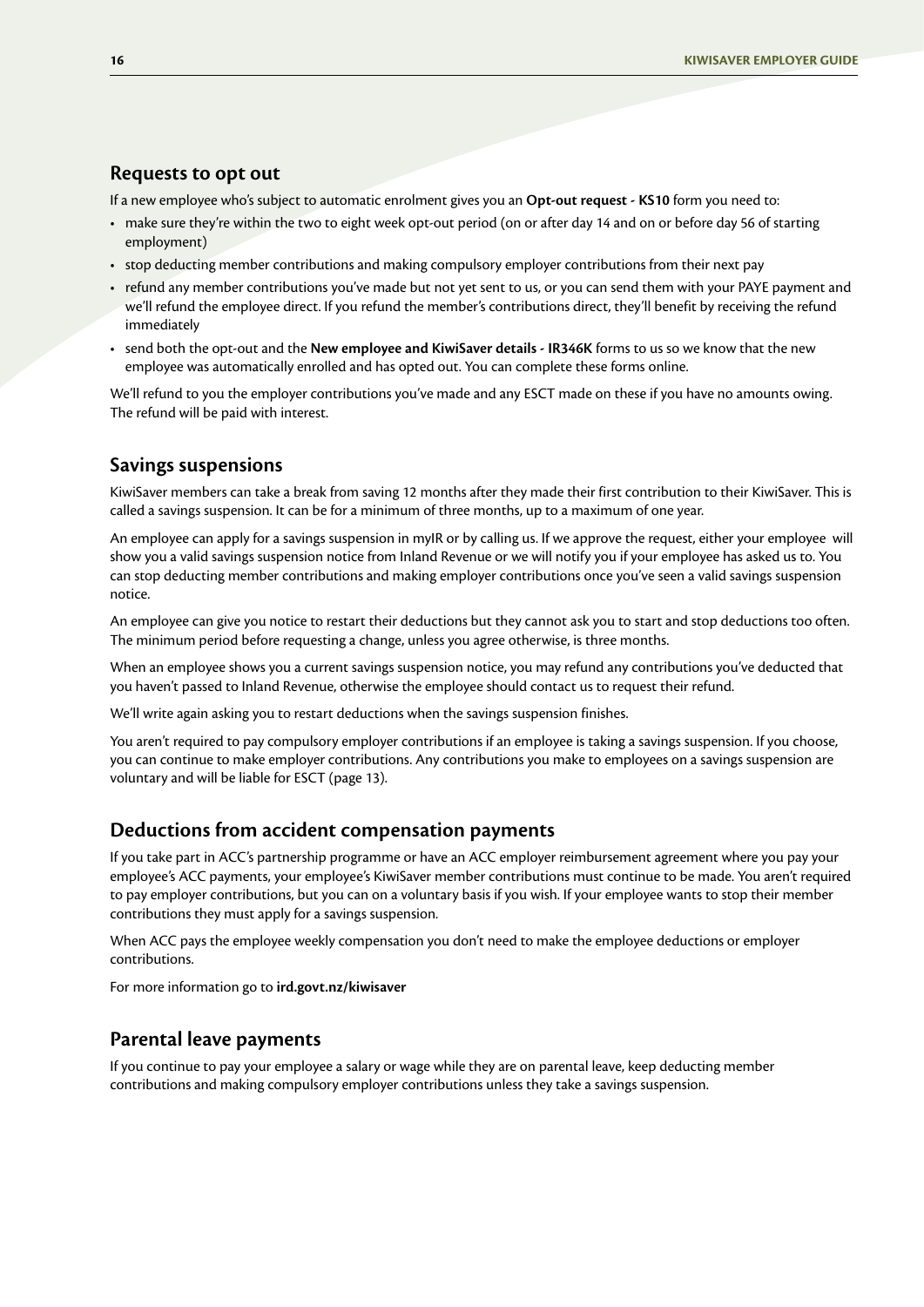#### <span id="page-18-0"></span>**Contributions made in error**

If you make an error relating to KiwiSaver in your employment information you can amend this. If you file online, you can amend your employment information in myIR. We'll refund any contributions made in error. If these include employer contributions and ESCT, these will be repaid to you. This process will take longer if we have to request the refund from the member's scheme.

**Note:** You have 4 years from the date you originally send an **Employment information – IR348** to make any changes. After 4 years, your assessment becomes final and changes can only be made to student loan or child support deductions.

#### **Record keeping**

You need to record which employees are KiwiSaver members, their contribution rate, and any notification of savings suspensions or opt-outs. Your PAYE records should show the member contributions, net employer contributions and any ESCT you've deducted and passed on to us.

You must keep records for seven years after the person leaves employment with you.

In particular, employers must keep information about the total employer contributions made and gaps in employees' employment.

#### **Obligations and compliance**

#### **Your obligations**

- Determine if your new employees are eligible to be automatically enrolled into KiwiSaver. The automatic enrolment rules don't apply if you're an exempt employer.
- Determine whether any new employees or existing employees who wish to have KiwiSaver deductions from their salary or wages are eligible to be KiwiSaver members [\(pages 4 - 6\)](#page-5-0).
- Determine whether any new employees or existing employees who wish to have KiwiSaver deductions from their salary or wages under the age of 18 are existing KiwiSaver members and provide you with a **KiwiSaver deduction form - KS2** ([page 4\)](#page-5-0).

**Note:** Employees under the age of 18 cannot join KiwiSaver through their employer. They must opt in through their chosen scheme provider.

- Provide a KiwiSaver information pack within seven days to:
	- a new employee who's eligible for automatic enrolment
	- an existing employee considering opting in
	- an existing employee who requests one.
- Provide an IRD number and name to Inland Revenue for each new employee who's eligible for automatic enrolment and each employee who opts into KiwiSaver.
- If you have an employer-chosen KiwiSaver scheme give the new employees the product disclosure statement for that scheme and advise they'll be allocated to this scheme unless they choose their own KiwiSaver scheme.
- Deduct member contributions. You're required to make compulsory employer contributions and pay them to Inland Revenue by the due date [\(page 11\)](#page-12-0).
- Make deductions and contributions at the correct rate [\(page 12\)](#page-13-0).
- Calculate ESCT ([page 13](#page-14-0)).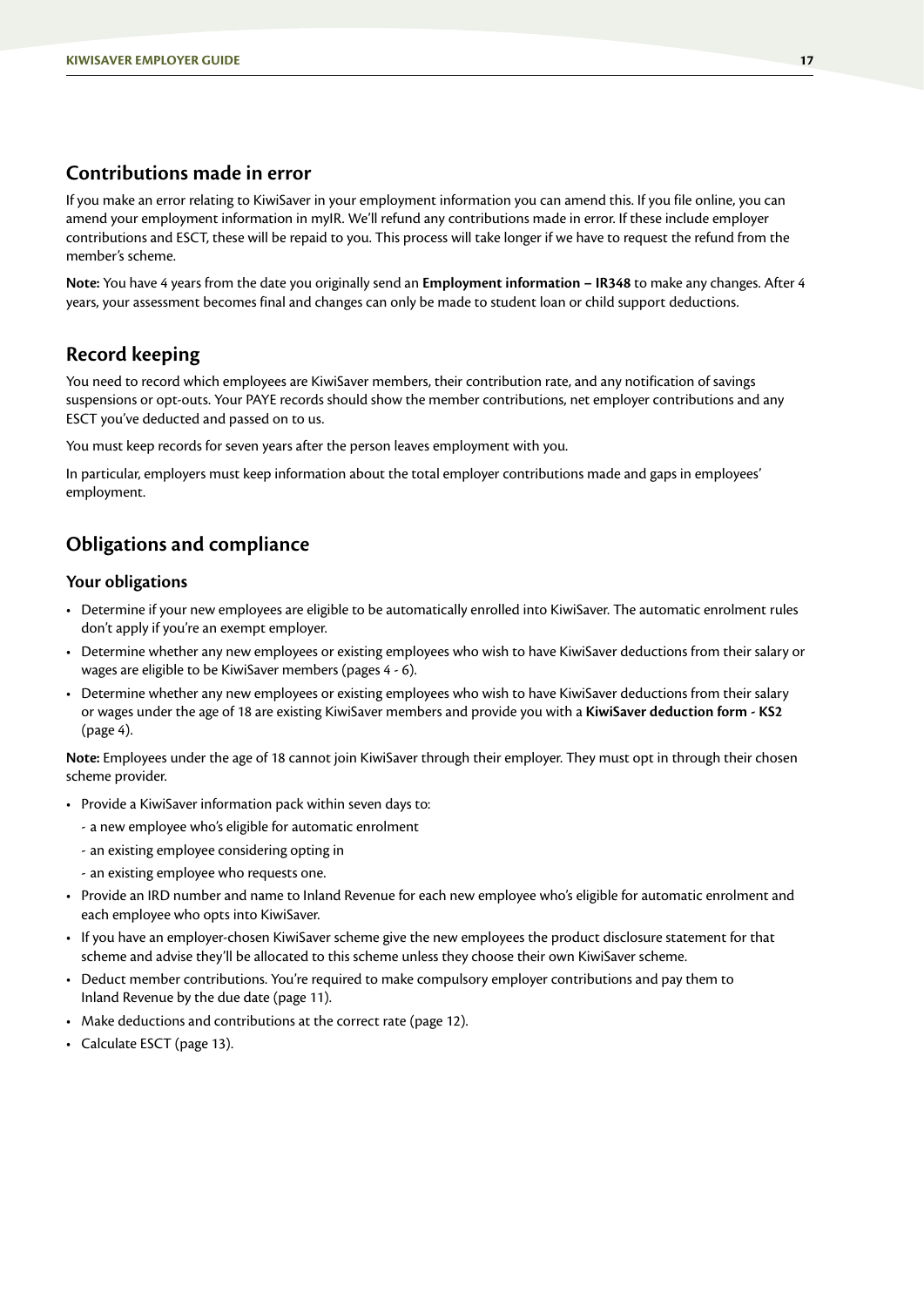#### <span id="page-19-0"></span>**Compliance**

There are KiwiSaver penalties for:

- failure to provide information where you do not provide KiwiSaver information to your employees or to Inland Revenue
- failure to enrol a new employee eligible for automatic enrolment.

The penalties are:

- \$50 a month for employers who file monthly
- \$250 a month for employers who file twice monthly [\(page 22\)](#page-23-0).

#### **Note:**

- You won't be penalised if an employee refuses to supply information or supplies false information to you.
- You won't be penalised for failure to provide a KiwiSaver information pack when required if Inland Revenue does not provide employee information packs to you on time. You must notify us that further packs are required immediately after realising you don't have enough.

In addition, standard tax penalties and knowledge offences apply where either a KiwiSaver employee deduction or compulsory employer contribution is not paid to Inland Revenue or is paid late. This is exactly the same as PAYE deductions where you're subject to late payment penalties, late filing penalties and use-of-money interest. For more information see the **Employer's guide - IR335**.

#### **Penalties and interest**

Compulsory employer contributions will be subject to late payment penalties and shortfall penalties, including any backdated compulsory employer contributions entitlement, short or unpaid. If an overdue amount isn't paid or an instalment arrangement agreed to, a 10% non-payment penalty (NPP) will be charged.

Each month that an amount remains outstanding, a further 10% NPP will be charged. If, after we've imposed the penalty, you pay in full or enter into an instalment arrangement, the last NPP will reduce to 5%.

Total NPPs imposed are capped at 150% of the unpaid tax per period.

Interest won't be charged on any outstanding compulsory employer contributions.

Interest and/or penalties won't be applied to short or non-payment of voluntary employer contributions.

#### **Right of review**

Within 20 working days of Inland Revenue giving you notice of a decision that affects your KiwiSaver obligations, you can ask for it to be reconsidered. You may have to provide further information to Inland Revenue.

#### **Disputes resolution process**

Not all decisions discussed in right of review above can be reconsidered under the KiwiSaver review process. Some of these other decisions can be disputed under Inland Revenue's disputes resolution process.

For more information about these processes and which one relates to a particular decision go to **[ird.govt.nz/kiwisaver](http://ird.govt.nz/kiwisaver)**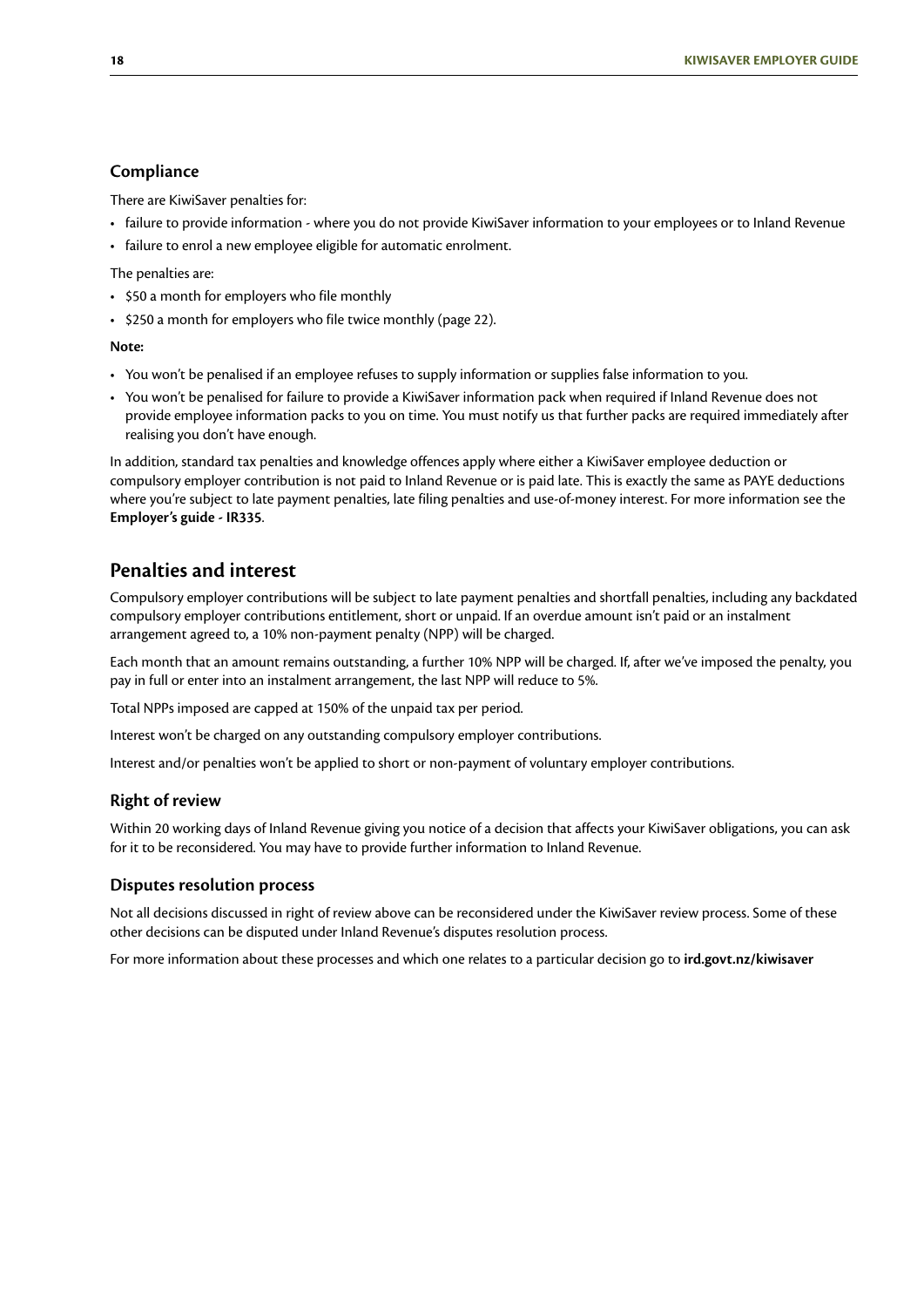## <span id="page-20-0"></span>**Your options as an employer**

#### **What's important**

#### **As an employer, KiwiSaver gives you a number of options to offer in your workplace:**

- You can make voluntary contributions to employees' KiwiSaver accounts on top of the required compulsory employer contributions.
- You can choose the KiwiSaver scheme for your workplace.
- If you already offer a superannuation scheme, your options include establishing a KiwiSaver scheme as part of your existing scheme or continuing to operate independently of KiwiSaver. The Government contribution applies if you add a KiwiSaver section to an existing scheme.
- You can choose to do none of the above.

#### **Employer-chosen schemes**

You can nominate a KiwiSaver scheme that your employees will join unless they choose their own scheme. This is called an employer-chosen KiwiSaver scheme. If you don't have an employer-chosen scheme and your employee does not choose a scheme of their own, Inland Revenue will allocate the employee to a default scheme.

Employers who select a KiwiSaver scheme for their employees will not have any financial obligation if the scheme fails.

You need to reach an agreement with the scheme provider and arrange for them to give you a supply of product disclosure statements to distribute to your employees.

When you give your employee a KiwiSaver information pack, you must also give them a:

- copy of the product disclosure statement for your chosen scheme, and a
- statement advising them they will be allocated to that scheme unless they choose their own scheme.

You need to let us know if you choose another scheme or decide not to offer a chosen scheme any more.

#### **Existing workplace schemes**

KiwiSaver is intended to complement, rather than replace, existing registered superannuation schemes. It creates a number of options for existing registered superannuation schemes, including:

- establishing a KiwiSaver scheme as part of your existing scheme
- continuing to operate independently of KiwiSaver.

Your contributions to existing superannuation schemes reduce the amount of compulsory employer contributions you're required to pay. Contributions to existing superannuation schemes count towards compulsory employer contributions, if they meet certain conditions. For more information go to **[ird.govt.nz/kiwisaver/kiwisaver-employers/contributions-and-deductions](http://ird.govt.nz/kiwisaver/kiwisaver-employers/contributions-and-deductions)** A registered superannuation scheme may have been granted an exemption from the automatic enrolment rules, but may not be a complying fund. You should consult the superannuation scheme provider which administers the scheme to find out whether a specific scheme is a complying fund.

#### **Find out more**

For more information about the options for existing schemes, talk to:

- your scheme trustees
- scheme provider or industry advisor, or
- visit the Financial Markets Authority website **[fma.govt.nz](http://fma.govt.nz)**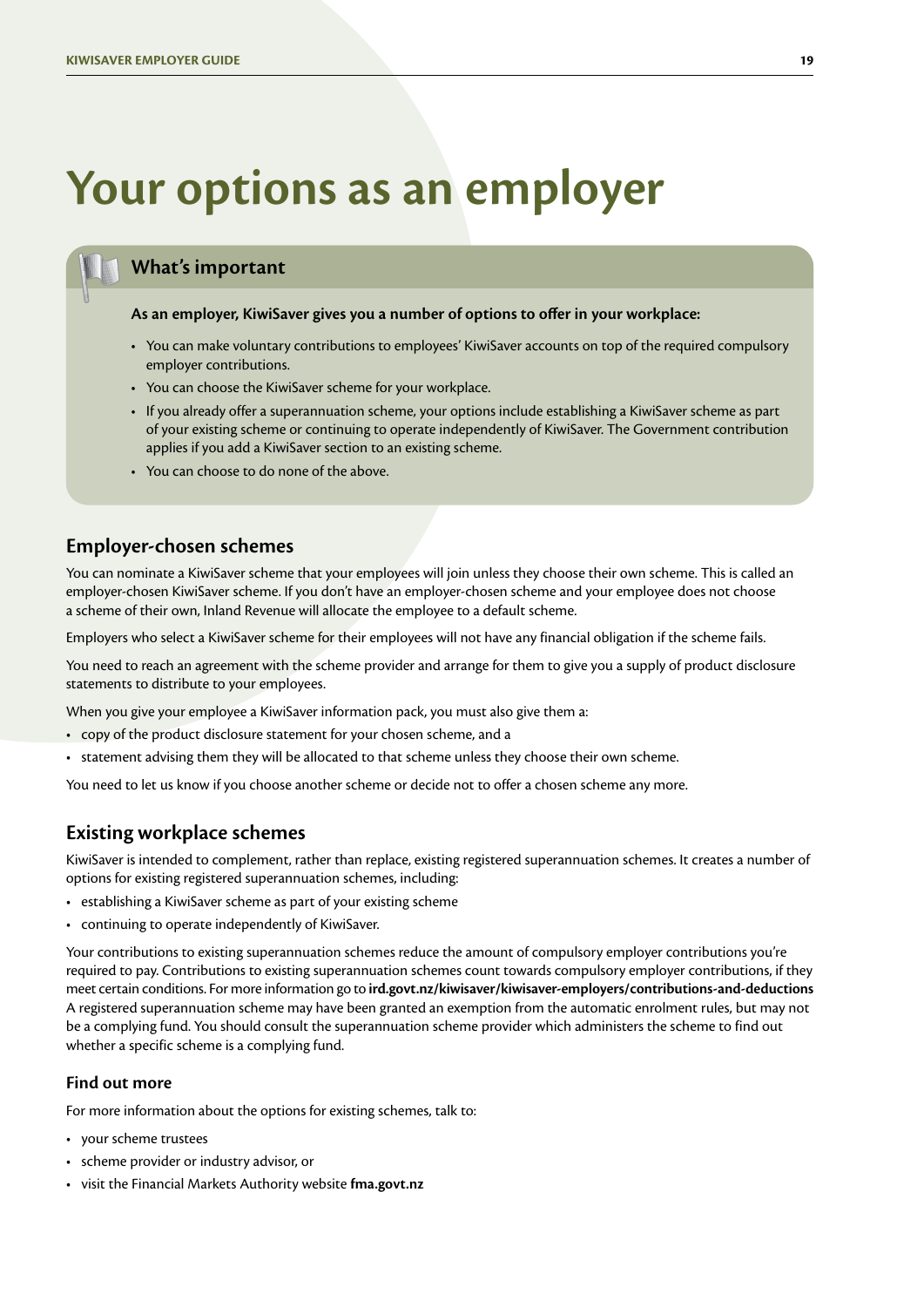### <span id="page-21-0"></span>**Glossary**

| Automatic enrolment                      | If a new employee is aged 18 or over and under 65, they'll be automatically enrolled in<br>KiwiSaver unless:                                                                                                                                                            |
|------------------------------------------|-------------------------------------------------------------------------------------------------------------------------------------------------------------------------------------------------------------------------------------------------------------------------|
|                                          | • they don't meet the criteria                                                                                                                                                                                                                                          |
|                                          | • their employer is exempt.                                                                                                                                                                                                                                             |
| Complying fund                           | A complying fund is a superannuation fund within a registered superannuation scheme<br>that has been approved by the Financial Markets Authority as having rules similar to<br>those for KiwiSaver (eg KiwiSaver lock-in rules and portability).                        |
| Compulsory employer<br>contribution      | The contribution employers are required to make to their employee's savings in<br>KiwiSaver schemes and complying funds. The compulsory employer contribution rate is<br>3% of your employee's gross salary or wages.                                                   |
| Savings suspension                       | After 12 months a member can apply to Inland Revenue to take a break from making<br>contributions to KiwiSaver. A savings suspension can be from three months to one year,<br>and can be applied for more than once.                                                    |
| Default schemes                          | If someone joins KiwiSaver without selecting a scheme provider, or if their employer<br>doesn't have a preferred scheme. For a list of default scheme providers go to<br>ird.govt.nz/kiwisaver/kiwisaver-individuals/joining-kiwisaver/kiwisaver-providers              |
| Defined contribution scheme              | A scheme where the benefit is based on contributions plus investment earnings. Most<br>schemes in New Zealand are defined contribution schemes. All KiwiSaver schemes<br>must be a defined contribution scheme.                                                         |
| Defined benefit scheme                   | A scheme where the benefit does not relate to the investments of the scheme but is<br>based on a formula that takes into account factors such as a member's length of service<br>and final salary.                                                                      |
| <b>ESCT</b>                              | Employer superannuation contribution tax is a tax on any monetary contribution to a<br>superannuation fund that is paid by an employer for their employee's benefit. All<br>employer contributions to KiwiSaver and complying funds are liable to have tax<br>withheld. |
| Employer-chosen scheme                   | An employer can choose the scheme their employee will become a member of if their<br>employee does not select their own scheme when they join KiwiSaver.                                                                                                                |
| Exempt employer                          | An employer approved as exempt from the automatic enrolment rules by the Financial<br>Markets Authority.                                                                                                                                                                |
| Financial advisor                        | A financial advisor provides advice to assist financial planning and decisions. This doesn't<br>include an employer who only gives their employees information about KiwiSaver or<br>selects an employer-chosen scheme.                                                 |
| Financial hardship savings<br>suspension | If a member is suffering or likely to suffer from financial hardship during the first<br>12 months of Inland Revenue receiving a contribution, they may be granted a financial<br>hardship savings suspension.                                                          |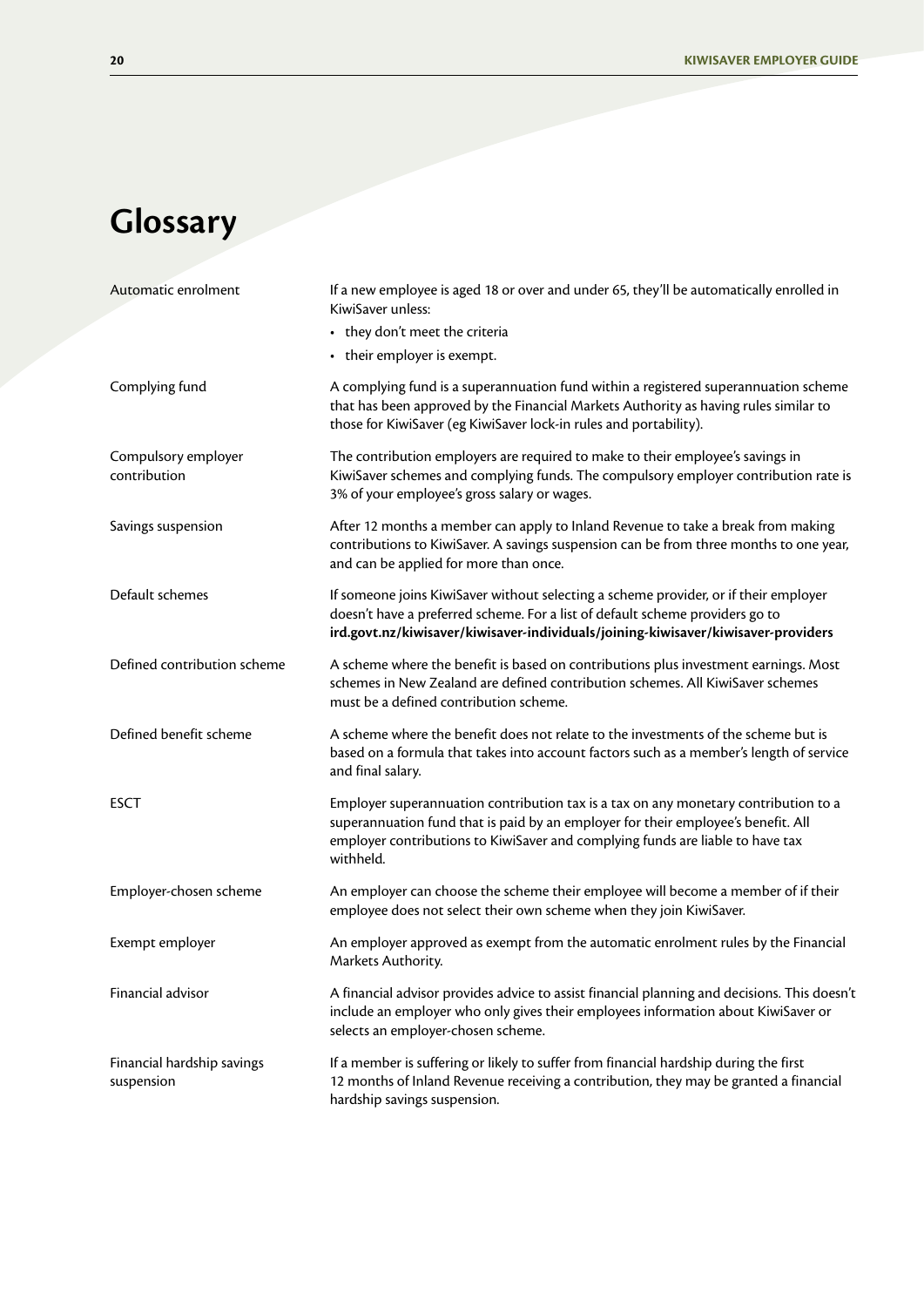<span id="page-22-0"></span>

| Financial Markets Authority | The Financial Markets Authority:                                                                                                                                                                                                                                                                                                                      |
|-----------------------------|-------------------------------------------------------------------------------------------------------------------------------------------------------------------------------------------------------------------------------------------------------------------------------------------------------------------------------------------------------|
|                             | • is responsible for registering and regulating KiwiSaver schemes                                                                                                                                                                                                                                                                                     |
|                             | • supervises the management of registered KiwiSaver schemes and other<br>superannuation schemes                                                                                                                                                                                                                                                       |
|                             | • monitors and encourages compliance with the Superannuation Schemes Act 1989<br>and the KiwiSaver Act 2006.                                                                                                                                                                                                                                          |
| Government contributions    | KiwiSaver members and complying fund members, if eligible, will receive a Government<br>contribution tax credit of up to \$521.43 a year (equivalent to \$10 a week).                                                                                                                                                                                 |
| Gross salary or wages       | For contributions to KiwiSaver schemes, gross salary or wages generally means salary,<br>wages or allowances including:                                                                                                                                                                                                                               |
|                             | • bonuses                                                                                                                                                                                                                                                                                                                                             |
|                             | commission                                                                                                                                                                                                                                                                                                                                            |
|                             | • extra salary                                                                                                                                                                                                                                                                                                                                        |
|                             | • gratuity                                                                                                                                                                                                                                                                                                                                            |
|                             | • overtime pay                                                                                                                                                                                                                                                                                                                                        |
|                             | • other remuneration of any kind                                                                                                                                                                                                                                                                                                                      |
|                             | except:                                                                                                                                                                                                                                                                                                                                               |
|                             | • redundancy payments                                                                                                                                                                                                                                                                                                                                 |
|                             | • the value of overseas accommodation and cost of living allowance                                                                                                                                                                                                                                                                                    |
|                             | • the value of providing board or lodging, or use of a house or quarters, or the payment<br>of an allowance instead of the provision of this benefit                                                                                                                                                                                                  |
|                             | • free or discounted shares received under an employee share scheme                                                                                                                                                                                                                                                                                   |
|                             | payments under a Voluntary Bonding Scheme funded by the Ministry for Primary<br>Industries, the Ministry of Health or the Ministry of Education.                                                                                                                                                                                                      |
|                             | • an overpayment of an amount of an employer's superannuation cash contribution<br>that an employee chooses to have treated as salary or wages.                                                                                                                                                                                                       |
|                             | • honoraria payments made under the Fire and Emergency Act 2017 paid by Fire and<br>Emergency New Zealand to a volunteer.                                                                                                                                                                                                                             |
|                             | For contributions to complying funds, gross salary or wages has the same meaning as for<br>a KiwiSaver scheme, but excludes bonuses, commissions and other amounts that are not<br>included in the employee's gross base salary or wages by the relevant complying fund.                                                                              |
| KiwiSaver information pack  | Inland Revenue provides a KiwiSaver information pack for employers to give to all new<br>employees or for those existing employees who are considering opting in or who ask for<br>one. It includes our factsheet Your introduction to KiwiSaver - employee information<br>- KS3, KiwiSaver deduction form - KS2 and the Opt-out request - KS10 form. |
| KiwiSaver member            | Someone who joins a KiwiSaver scheme and is entitled to benefits under the scheme.                                                                                                                                                                                                                                                                    |
| KiwiSaver scheme            | A registered superannuation scheme that meets prescribed requirements can be<br>registered as a KiwiSaver scheme with the Financial Markets Authority.                                                                                                                                                                                                |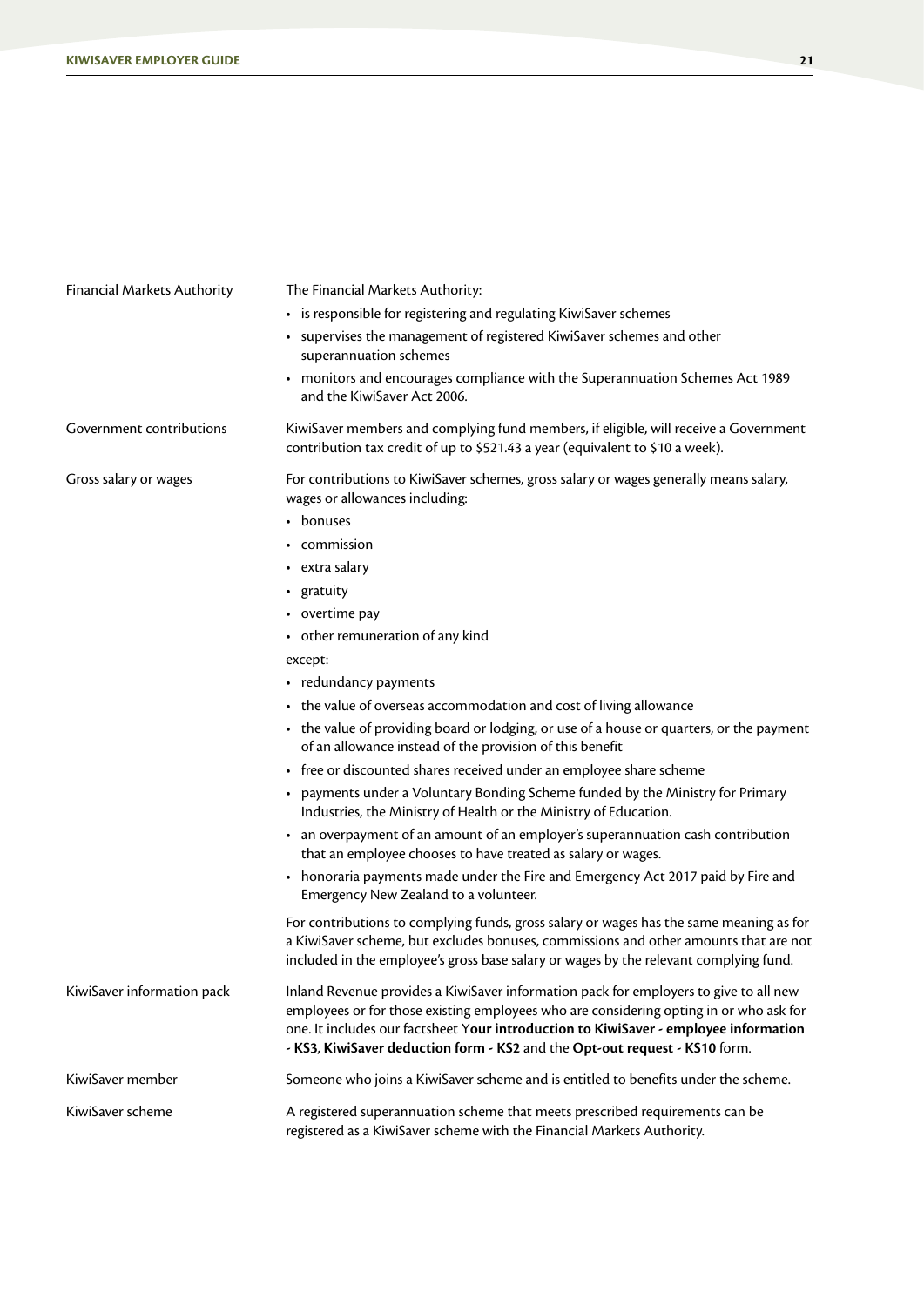<span id="page-23-0"></span>

| Member contribution rate                                   | An employee can choose to contribute to their KiwiSaver scheme at the contribution<br>rate of either 3%, 4%, 6%, 8% or 10% of their gross salary or wages. If they don't choose a<br>contribution rate, the default rate is 3%.                                                                                                                                       |
|------------------------------------------------------------|-----------------------------------------------------------------------------------------------------------------------------------------------------------------------------------------------------------------------------------------------------------------------------------------------------------------------------------------------------------------------|
| New employment                                             | This is any new job you start. It doesn't apply to someone who:                                                                                                                                                                                                                                                                                                       |
|                                                            | • stays on the same payroll, eg an employee is transferred between branches or divisions<br>of related companies                                                                                                                                                                                                                                                      |
|                                                            | • is an employee of an amalgamating company                                                                                                                                                                                                                                                                                                                           |
|                                                            | • is an employee of a partnership that has been dissolved and reconstituted                                                                                                                                                                                                                                                                                           |
|                                                            | • is employed by a business purchased as a going concern                                                                                                                                                                                                                                                                                                              |
|                                                            | • is an employee who returns to their employer after a period of secondment.                                                                                                                                                                                                                                                                                          |
| New Zealand Superannuation                                 | The state-funded pension paid to eligible New Zealand residents, currently from age 65.                                                                                                                                                                                                                                                                               |
| Non-employee                                               | Someone who does not work for salary or wages, such as a self-employed person or a<br>contractor/schedular payment earner. Non-employees may still be eligible to join<br>KiwiSaver.                                                                                                                                                                                  |
| Opt in                                                     | Where an employee or other eligible person who is not currently automatically enrolled<br>decides to join a KiwiSaver scheme.                                                                                                                                                                                                                                         |
| Opt out                                                    | A new employee who is automatically enrolled can choose not to become a KiwiSaver<br>member when they start new employment. This choice must be made during the<br>opt-out period.                                                                                                                                                                                    |
| Opt-out period                                             | The period in which a person who is automatically enrolled may choose to opt out of<br>KiwiSaver. This is from two weeks and up to eight weeks of the person starting<br>employment (ie on or after day 14 and on or before day 56).                                                                                                                                  |
| Commission for Financial Literacy<br>and Retirement Income | A government-funded body set up to help New Zealanders prepare financially for their<br>retirement.                                                                                                                                                                                                                                                                   |
| Scheme provider                                            | A superannuation provider registered by the Financial Markets Authority for KiwiSaver.                                                                                                                                                                                                                                                                                |
| Temporary employment                                       | Employment is temporary if:                                                                                                                                                                                                                                                                                                                                           |
|                                                            | • the employment is as a casual agricultural worker, or                                                                                                                                                                                                                                                                                                               |
|                                                            | • the employment is under a contract of service that is for a period of 28 continuous<br>days or less, or                                                                                                                                                                                                                                                             |
|                                                            | • the employment is described in section $28(1)(a)(ii)$ of the Holidays Act 2003.                                                                                                                                                                                                                                                                                     |
| Twice-monthly filer                                        | An employer with gross annual PAYE and ESCT totalling more than \$500,000.                                                                                                                                                                                                                                                                                            |
| Vest/vesting                                               | An employer may choose the length of time a member needs to work for them before<br>they can keep all their employer's contributions. Some employers may use a sliding scale,<br>eg 1 year = 10%, 5 years = 50%, 10 years = 100%; others may let the contributions 'vest'<br>immediately. Compulsory employer contributions must vest in the employee<br>immediately. |
| Voluntary employer contribution                            | An additional contribution to an employee's superannuation scheme made by an<br>employer over and above the compulsory employer contribution.                                                                                                                                                                                                                         |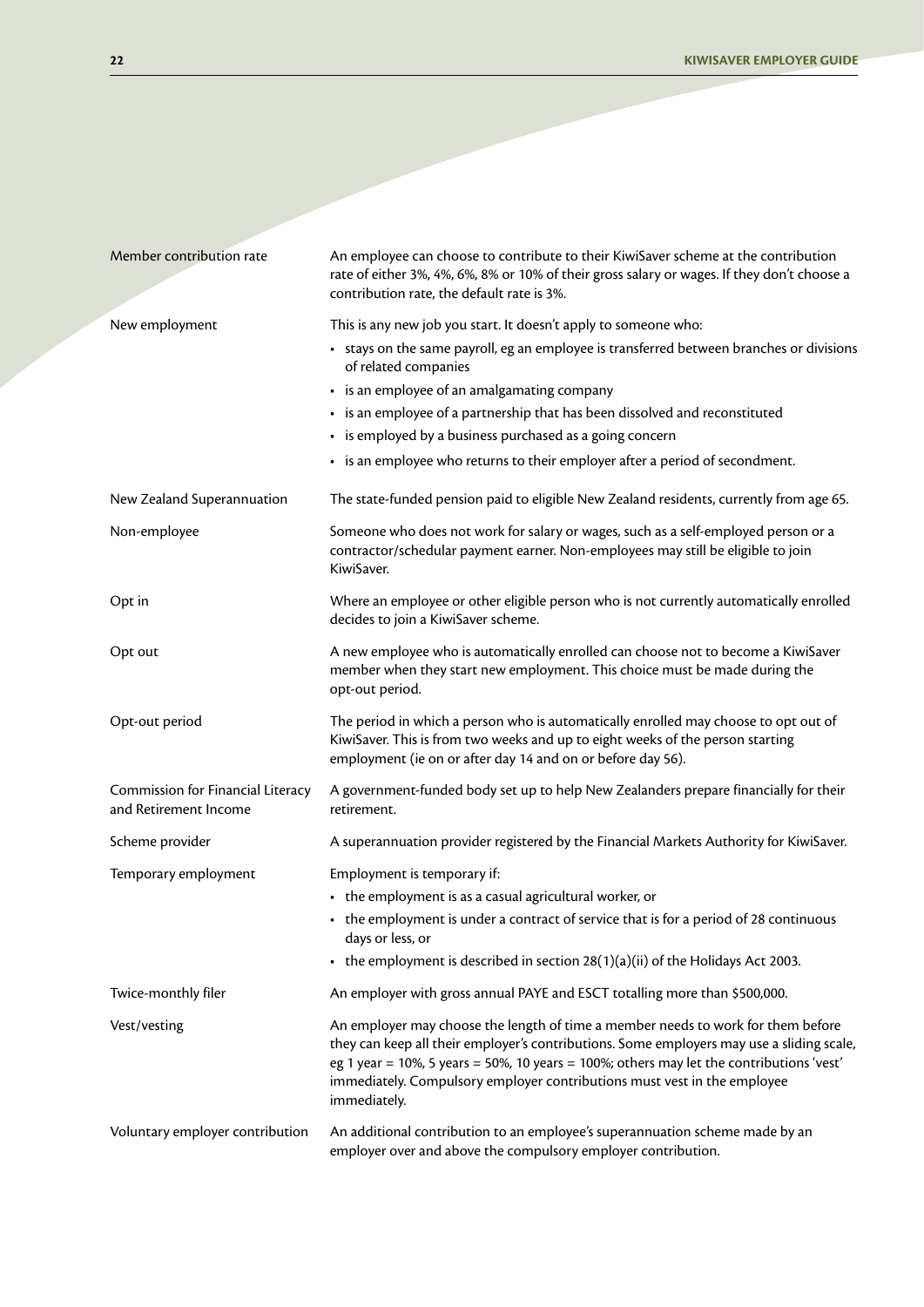## <span id="page-24-0"></span>**Quick reference guide**

| Accident compensation payments                  | 16             |
|-------------------------------------------------|----------------|
| Automatic enrolment                             | 8              |
| casual agricultural workers                     | 5              |
| contractors                                     | 5              |
| employees under 18                              | 4              |
| private domestic workers                        | 5              |
| temporary employees                             | 4              |
| Compliance                                      | 18             |
| financial hardship                              | 20             |
| Eligibility                                     | $\mathfrak{D}$ |
| citizenship and residency                       | 4              |
| State Services employees overseas               | 4              |
| Employer-chosen schemes                         | 19             |
| Employer contributions                          | 12             |
| compulsory employer contributions               | 12             |
| ESCT (employer superannuation contribution tax) | 13             |
| voluntary employer contributions                | 16             |

| Existing employees                                                                                                             | 9                          |
|--------------------------------------------------------------------------------------------------------------------------------|----------------------------|
| Existing workplace schemes                                                                                                     | 19                         |
| Member contributions<br>calculating deductions<br>contribution rates<br>contributions made in error<br>deducting contributions | 10<br>11<br>10<br>17<br>12 |
| New employees<br>existing members                                                                                              | 6<br>7                     |
| Opting out                                                                                                                     | 16                         |
| Parental leave payments                                                                                                        | 16                         |
| Private domestic workers                                                                                                       | 5                          |
| Savings suspension                                                                                                             | 16                         |
| Record keeping                                                                                                                 | 17                         |
| Temporary employees                                                                                                            | 4                          |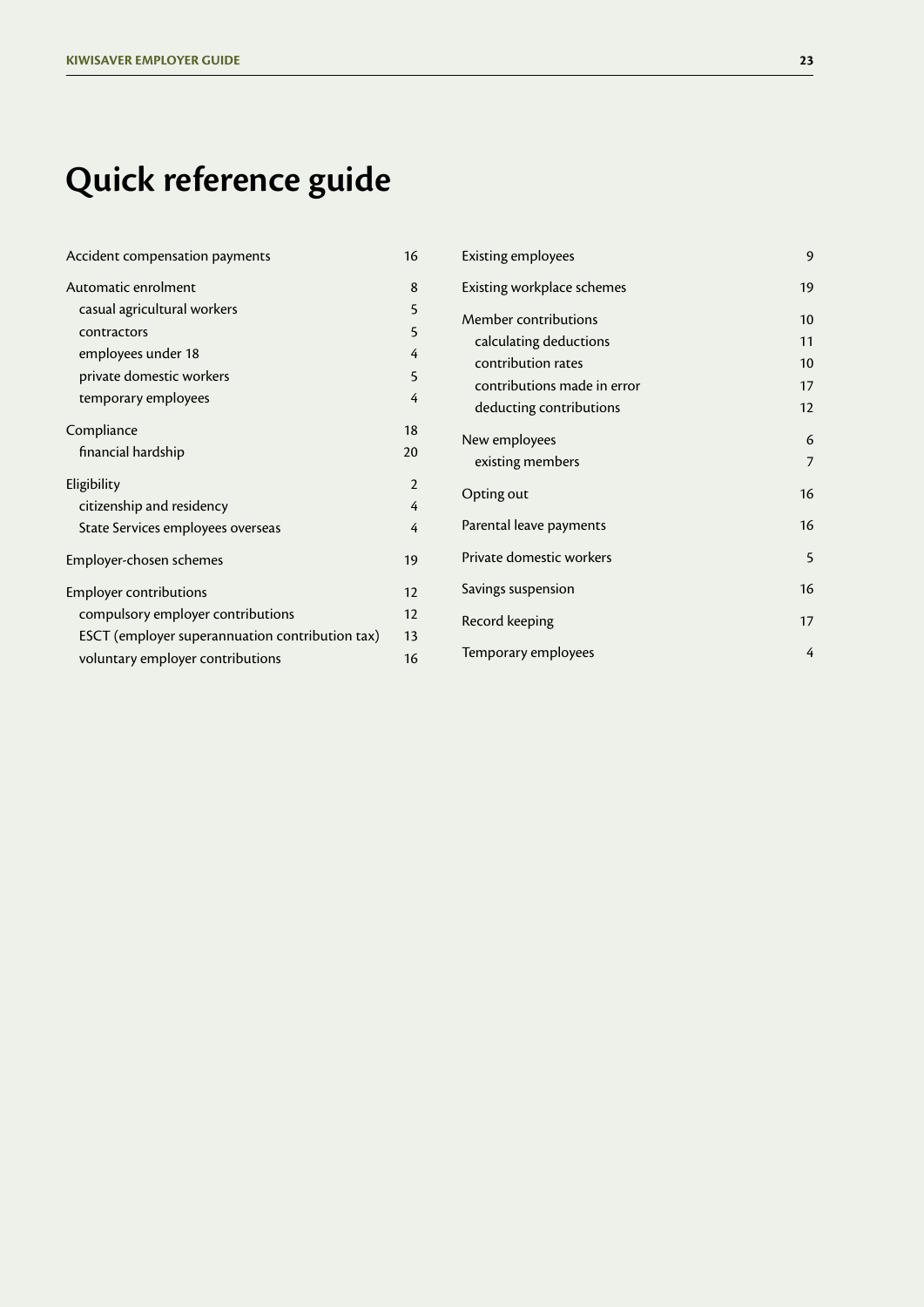### <span id="page-25-0"></span>**Answering employees' KiwiSaver questions**

The Commission for Financial Capability is an excellent source of information for employees.

The Commission's role is to help New Zealanders prepare financially for retirement through education, information and promotion. It offers free, independent and impartial resources through the Sorted website at **sorted.org.nz**

A range of Sorted resources are available, so you can help your employees make decisions about KiwiSaver and increase their financial knowledge in the process.



#### **Disclaimer**

The information contained in this guide is for general information only. It should not be used as a substitute for financial, legal, business, accounting, tax or other professional advice.

This guide is intended to provide general information to the public, and all reasonable measures have been taken to ensure its quality and accuracy. However, Inland Revenue:

- makes no warranty, express or implied, nor assumes any legal liability or responsibility for the accuracy, correctness, completeness or use of any information contained in this guide, nor represents that its use would not infringe privately owned rights; and
- does not assume any legal liability or responsibility for any damage or loss that may directly or indirectly result from any information contained in this guide or any actions taken as a result of the content of this guide.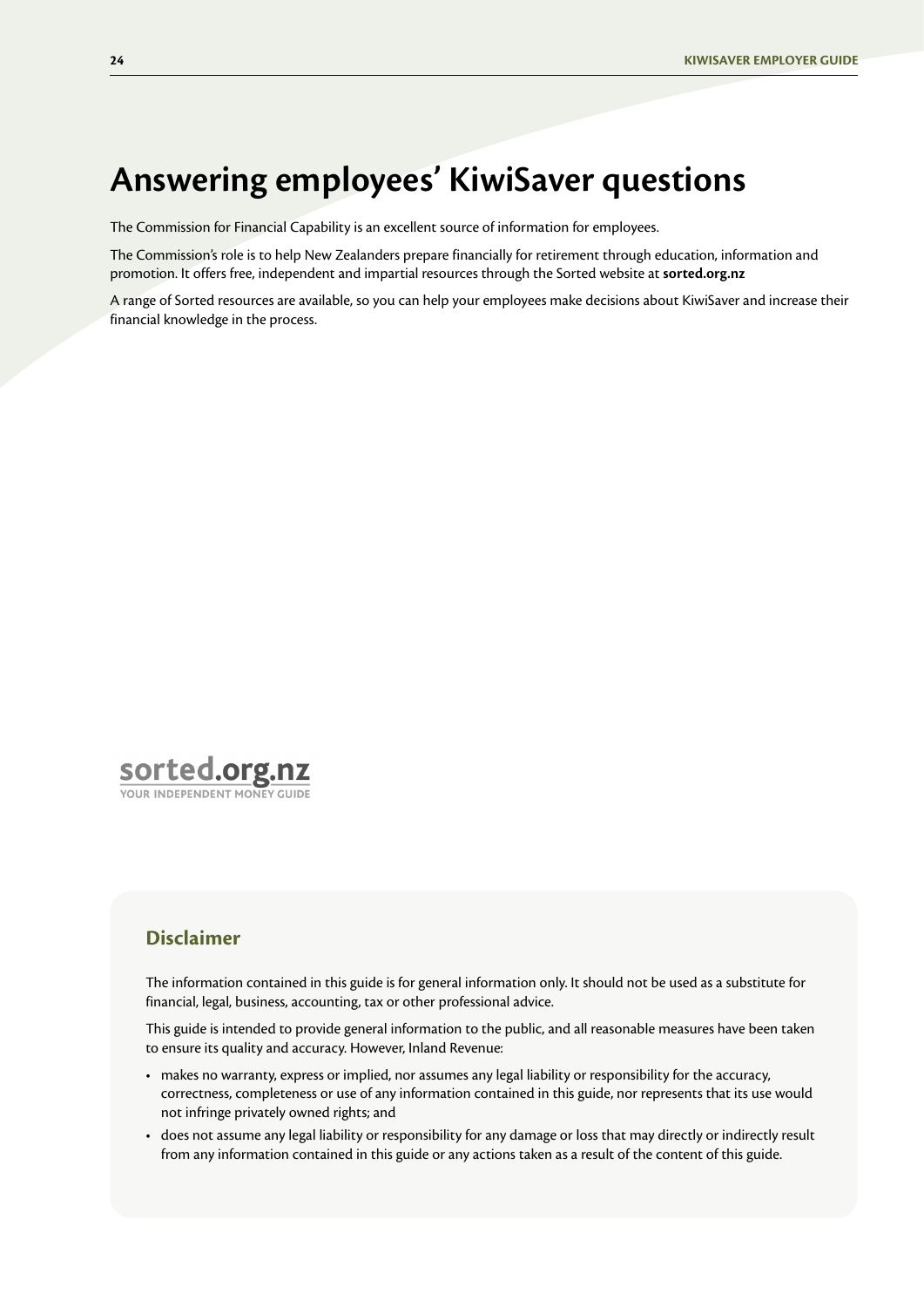